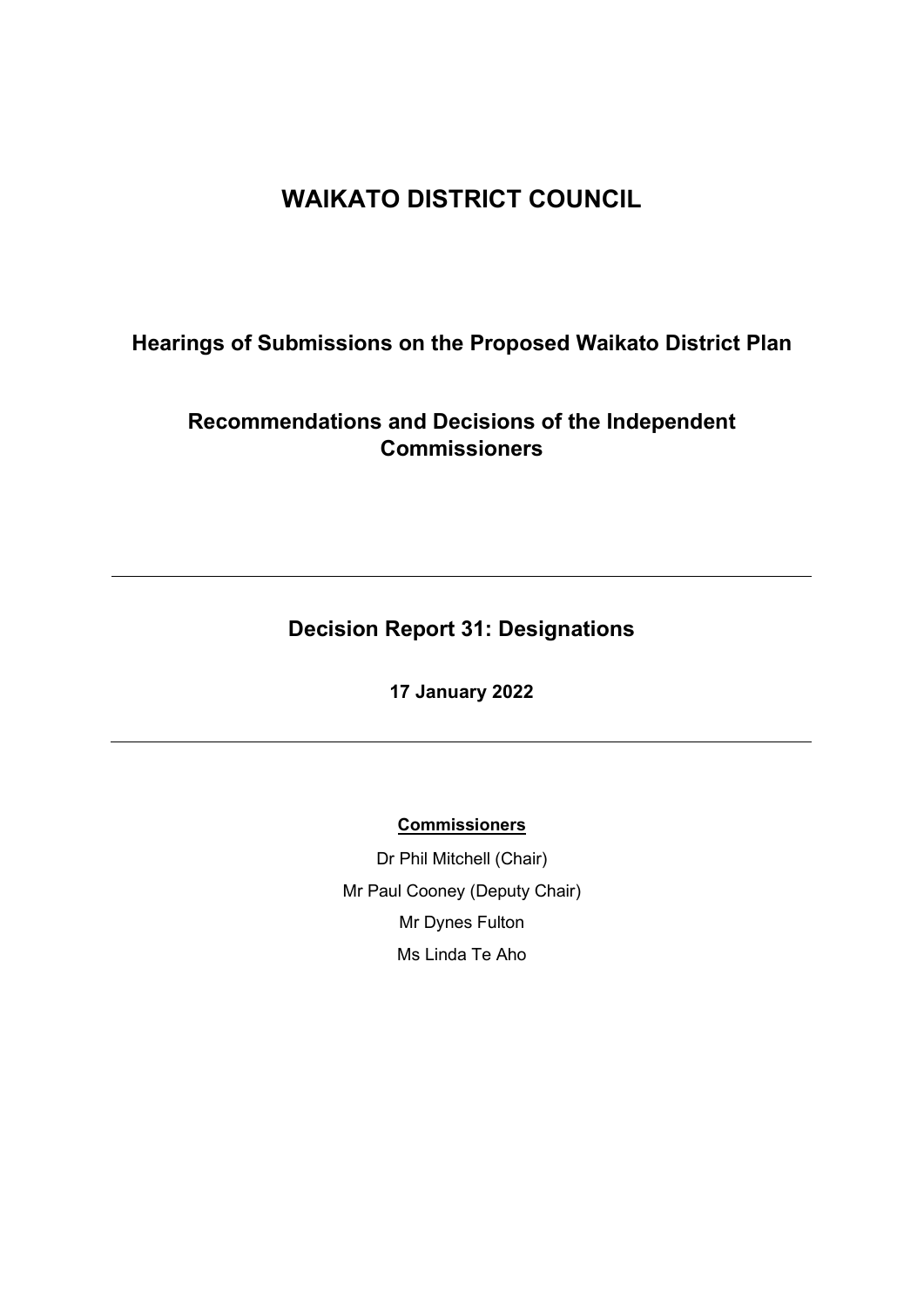### **Contents**

| $2^{\circ}$    |                                                                                 |  |
|----------------|---------------------------------------------------------------------------------|--|
| 3 <sup>1</sup> |                                                                                 |  |
| 4              | Roll-over of Designations (without modifications and no submissions received) 6 |  |
| 5              |                                                                                 |  |
| 6              |                                                                                 |  |
| 7 <sup>1</sup> |                                                                                 |  |
| 8              |                                                                                 |  |
| 9              |                                                                                 |  |
|                |                                                                                 |  |
|                |                                                                                 |  |

# **Glossary of terms**

| Chorus          | <b>Chorus New Zealand Limited</b>                      |
|-----------------|--------------------------------------------------------|
| Council         | <b>Waikato District Council</b>                        |
| Do <sub>C</sub> | Ara Poutama Aotearoa (Department of Corrections)       |
| <b>HCC</b>      | <b>Hamilton City Council</b>                           |
| <b>NESTF</b>    | National Environmental Standards for Telecommunication |
|                 | <b>Facilities</b>                                      |
| <b>NoR</b>      | Notice of Requirement                                  |
| <b>NZTA</b>     | Waka Kotahi New Zealand Transport Agency               |
| <b>OLS</b>      | <b>Airport Obstacle Limitation Surface</b>             |
| <b>PDP</b>      | Proposed Waikato District Plan                         |
| Transpower      | <b>Transpower New Zealand Limited</b>                  |
| <b>WEL</b>      | <b>WEL Networks Limited</b>                            |
| WRAL            | <b>Waikato Regional Airport Limited</b>                |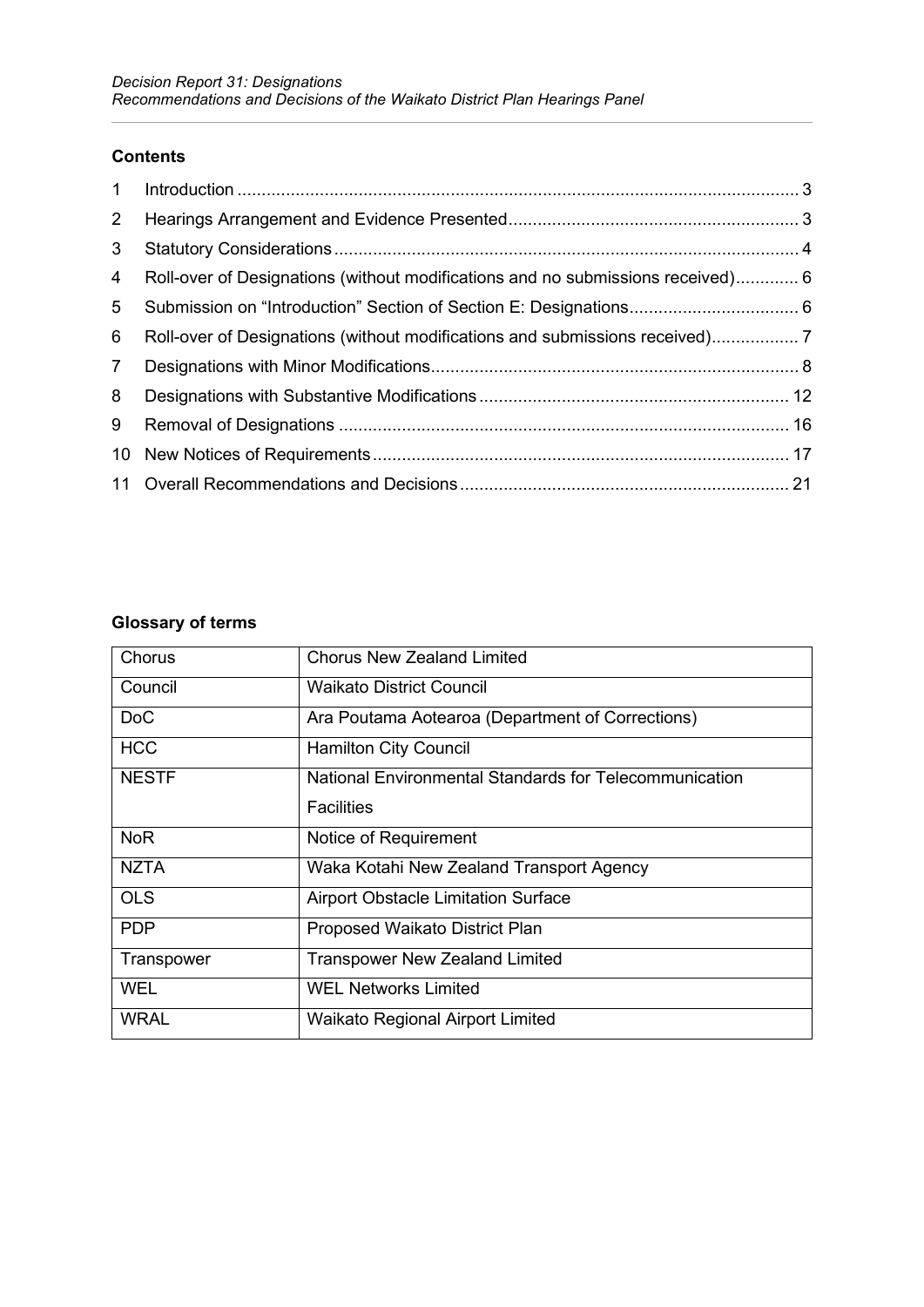## <span id="page-2-0"></span>**1 Introduction**

- 1.1 Hearing 15 related to all the submissions received by the Waikato District Council (Council) on the designations within the Waikato Proposed District Plan (PDP). A designation is a provision in a district plan that gives effect to a notice of requirement for a public work or project by a requiring authority. $^{\text{\tiny{\text{\tiny{1}}}}}$  $^{\text{\tiny{\text{\tiny{1}}}}}$  $^{\text{\tiny{\text{\tiny{1}}}}}$
- 1.2 Section E of the PDP contains a schedule of designations, which sets out: the name of the requiring authority, designation number, purpose of designation, location, area, legal description, and to a limited extent the designations' conditions. All designations are annotated on the planning maps. The PDP identifies twenty-one organisations as having a requiring authority status that have designations in the PDP.
- 1.3 A district plan review process triggers a number of processes under the Resource Management Act 1991 (RMA) which are specific to designations. The statutory framework applying to designations is set out in section 3 of this Report.
- 1.4 With respect to designations, Council has dual roles and functions under the RMA. First, as a territorial authority, Council has a recommendatory role in relation to Notice of Requirements (NoR) of other requiring authorities notified as part of the PDP. Second, as a requiring authority, Council has decision-making powers in respect of its own designations notified as part of the PDP.
- 1.5 Both roles of Council have been delegated to us as the Waikato District Plan Hearings Panel (Panel). As such, we will make decisions on Council's own designations and make recommendations to all other requiring authorities on their respective designations.
- 1.6 A total of 21 original submissions and 14 further submission points were received on the designations' topic. $^{\rm 2}$  $^{\rm 2}$  $^{\rm 2}$

# <span id="page-2-1"></span>**2 Hearings Arrangement and Evidence Presented**

2.1 Hearing 15 was held on 20 and 24 April 2020 via Zoom Conferencing. All of the relevant information pertaining to this hearing (i.e. Section 42A Report and evidence) is contained on Council's website.

| Council                                             | Jane Macartney (author of Section 42A Report) |
|-----------------------------------------------------|-----------------------------------------------|
| Waikato Regional Airport<br>Limited                 | Kathryn Drew, Planner                         |
| <b>Chorus New Zealand Limited</b>                   | Chris Horne, Planner                          |
| Ara Poutama Aotearoa<br>(Department of Corrections) | <b>Matthew Allott, Planner</b>                |
| Waka Kotahi New Zealand<br>Transport Agency (NZTA)  | Michael Wood, Planner                         |

<span id="page-2-2"></span><sup>1</sup> Introduction, Section E: Designations of PDP.

<span id="page-2-3"></span><sup>2</sup> Paragraph 48 of the Section 42A Report, dated 20 April 2020.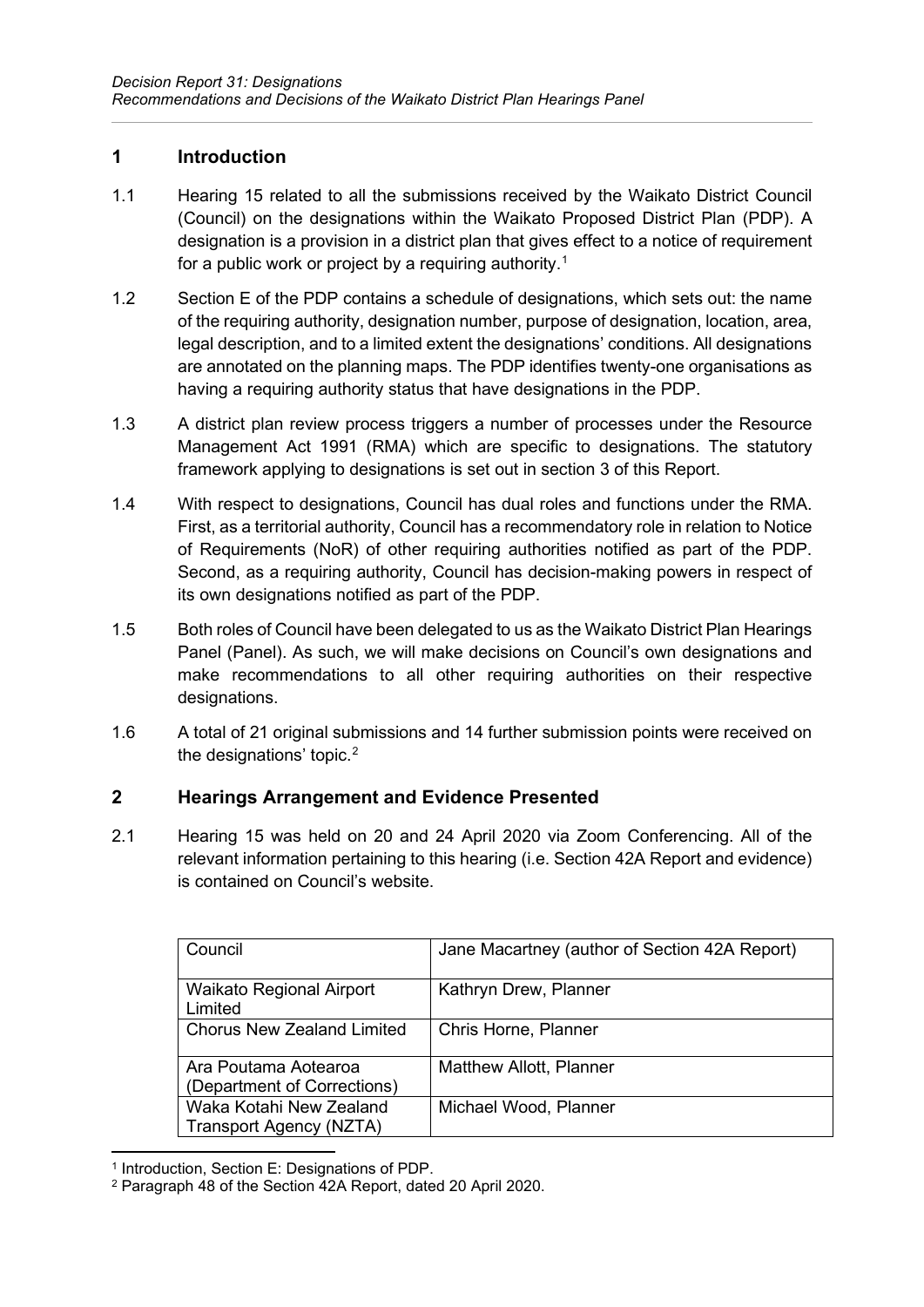| <b>Transpower New Zealand</b>   | Pauline Whitney, Planner            |
|---------------------------------|-------------------------------------|
| Limited                         | Andrew Renton, Engineer             |
| <b>Reid Investment Trust</b>    | Alistair White, Planner             |
|                                 |                                     |
| WEL Networks Limited (WEL)      | Karleen Broughton (Counsel)         |
| KiwiRail                        |                                     |
|                                 | Pam Butler, RMA Advisor             |
|                                 |                                     |
| <b>Waikato Regional Council</b> | Mark Tamura, Manger Integration and |
|                                 | Infrastructure                      |

# <span id="page-3-0"></span>**3 Statutory Considerations**

- 3.1 Under clause 4, Schedule 1 of the RMA, a territorial authority is required, prior to the notification of a PDP, to invite requiring authorities who have existing designations under the Operative District Plan (but which have not lapsed) to give written notice to the territorial authority. That written notice must state whether or not the requiring authority will require the existing designation to be rolled over the PDP, with or without notification.
- 3.2 In addition to rollover designations, a requiring authority may also give written notice requesting a new site to be designated. The territorial authority can then include this requirement in the PDP in accordance with clause 4(5) of Schedule 1 of the RMA.
- 3.3 Clause 4(6) of Schedule 1 provides that a territorial authority may include, in its PDP, any requirement for a designation or existing designation that the territorial authority has responsibility for in its district.
- 3.4 With respect to clause 4, of Schedule 1, Ms Macartney set out the procedural matters completed by Council prior to the notification of the PDP in section 1.8 of the section 42A Report.

#### **Recommendations to requiring authority**

- 3.5 Clause 9(1) of Schedule 1 states that a territorial authority must make and notify its recommendations in respect of any provision included in a proposed district plan under clause 4(5) to the appropriate authority in accordance with section 171 of the RMA.
- 3.6 Under section 171(2), giving reasons, the territorial authority may recommend to the requiring authority that it:
	- (a) Confirm the requirement;
	- (b) Modify the requirement;
	- (c) Impose conditions; or
	- (d) Withdraw the requirement.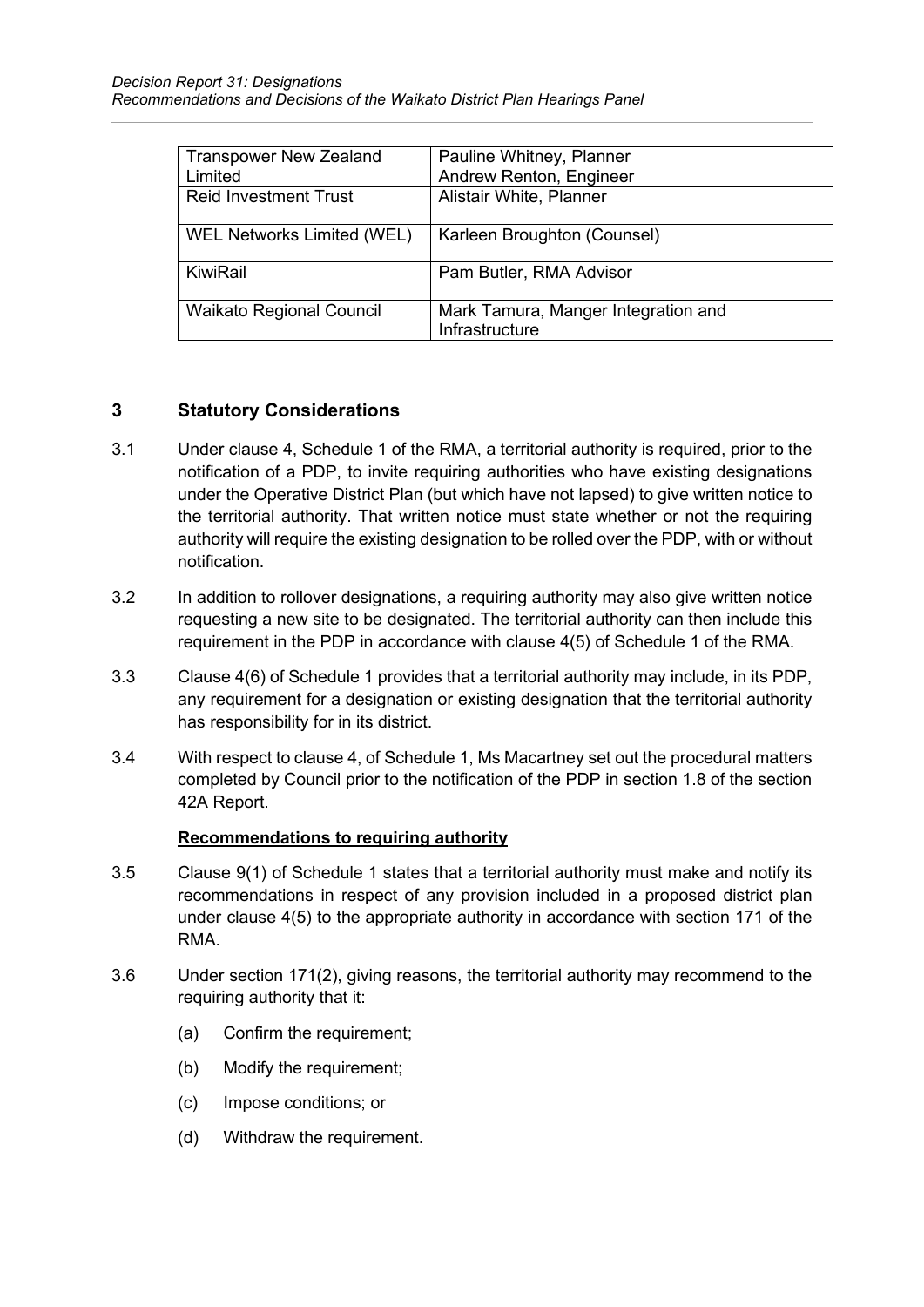3.7 The requiring authority must notify the territorial authority as to whether it accepts or rejects the recommendations in whole or part within the statutory timeframes.

#### **Territorial authority as requiring authority**

- 3.8 Clause 9(2) of Schedule 1 states that the territorial authority must make its decision on provisions included in a proposed district plan under clause 4(6) in accordance with section 168A(3) of the RMA.
- 3.9 The matters to be taken into account under the RMA when considering whether or not to include a designation in a district plan are the same regardless of who the requiring authority is. The matters for consideration are listed in section 168A when the territorial authority is the requiring authority, and section 171 for other requiring authorities.
- 3.10 As mentioned above, where Council is the requiring authority, we have been delegated the legal authority to make decisions on Council's own designations. Under section 168A(4), we may make the decision to:
	- (a) Confirm the requirement;
	- (b) Modify the requirement;
	- (c) Impose conditions; or
	- (d) Withdraw the requirement.

#### **The Panel's approach in this Report**

- 3.11 We have divided this Report into the following categories:
	- (a) Roll-over of designations (without modifications and no submissions received);
	- (b) Submissions on "Introduction" section of Designations;
	- (c) Designations with minor modifications;
	- (d) Designations with substantive modifications;
	- (e) Removal of designations; and
	- (f) New Notice of Requirements.
- 3.12 Having considered the matters set out in section 171, we have made an evaluative judgement as to which of the options under sections 171(2) should be recommended.
- 3.13 Having considered the matters set out in section 168A (where Council is the requiring authority), we have made an evaluative judgement and a decision on the options available under section 168A(4).
- 3.14 Appendix 3 contains our recommended version of Section E Designations of the PDP. It incorporates all of our recommendations or determinations as the case may be.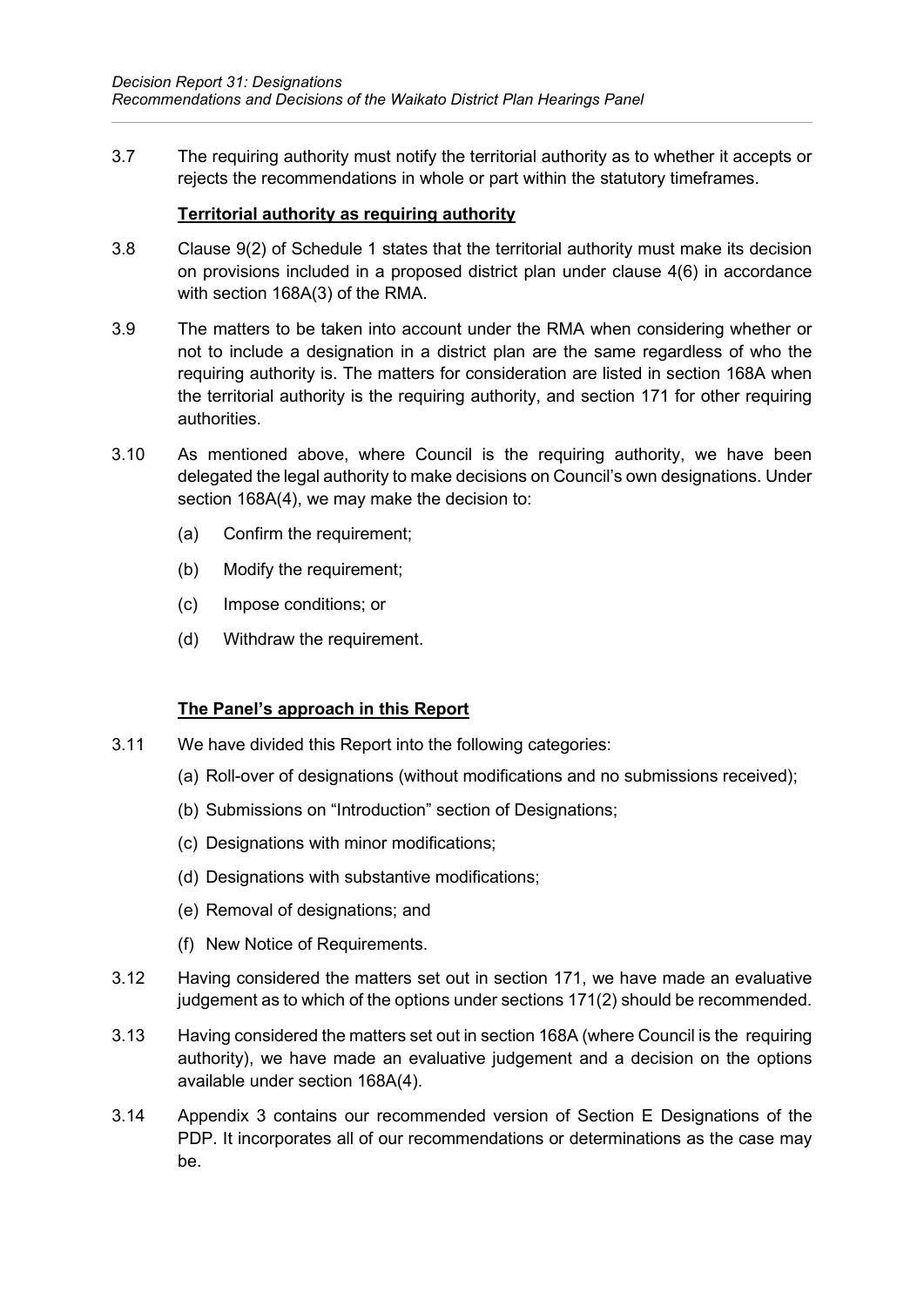## <span id="page-5-0"></span>**4 Roll-over of Designations (without modifications and no submissions received)**

4.1 The designations set out in Appendix 1 to this Decision were rolled-over in the PDP without modifications and no submissions were received on these. Clause 9(3) of Schedule 1 of the RMA reads:

> "Nothing in this clause shall allow the territorial authority to make a recommendation or decision in respect of any existing designation or heritage orders that are included without modification and on which no submissions are received."

Accordingly, the designations rolled-over without modifications do not warrant any discussion, therefore they are confirmed by us as set out in Appendix 1 (and incorporated into Appendix 3).

4.2 Chorus NZ Ltd (Chorus) sought the roll-over of its eight existing designations with amendments to correct the legal descriptions as well as to refer to the designations' purpose as "telecommunication and radio communication and ancillary purposes". In his planning evidence on behalf of Chorus, Mr Horne stated that the amendments sought to the designations are deemed to be "corrections" and not "modifications". He stated that no changes were sought to the extent or purpose of the designations from those that currently exist in Operative District Plan. $^3\,$  $^3\,$  $^3\,$  Ms Macartney agreed with Mr Horne's assessment, and further stated that the correction of minor errors is enabled through clause 20A of Schedule 1 of the RMA. [4](#page-5-3) Based on the expert advice of Mr Horne and Ms Macartney, we accept that Chorus' eight existing designations are deemed to be rolled-over without modifications, and as no submissions were received, are subject to Clause 9(3) of the RMA. Therefore, they are included in Appendix 1.

# <span id="page-5-1"></span>**5 Submission on "Introduction" Section of Section E: Designations**

5.1 Section E contains an introduction section, providing overview explanatory text relating to designations. This includes an advice note alerting to the need to obtain an authority from Heritage New Zealand Pouhere Taonga if an archaeological site is to be destroyed within an area subject to a designation. Heritage New Zealand sought to amend the advice note, to delete the word "damaged". [5](#page-5-4) We accept this submission and amend the advice note as follows:

> "A designation does not exempt a requiring authority from first obtaining an authority from Heritage New Zealand Pouhere Taonga if an archaeological site is to be modified or destroyed, damaged or modified."

<span id="page-5-2"></span><sup>3</sup> Paragraph 4 of Summary of Planning Evidence of Chris Horne, dated 14 April 2020.

<span id="page-5-3"></span><sup>4</sup> Paragraph 19 of Rebuttal Section 42A Report.

<span id="page-5-4"></span><sup>5</sup> Paragraph 59 of the Section 42A Report, dated 20 April 2020.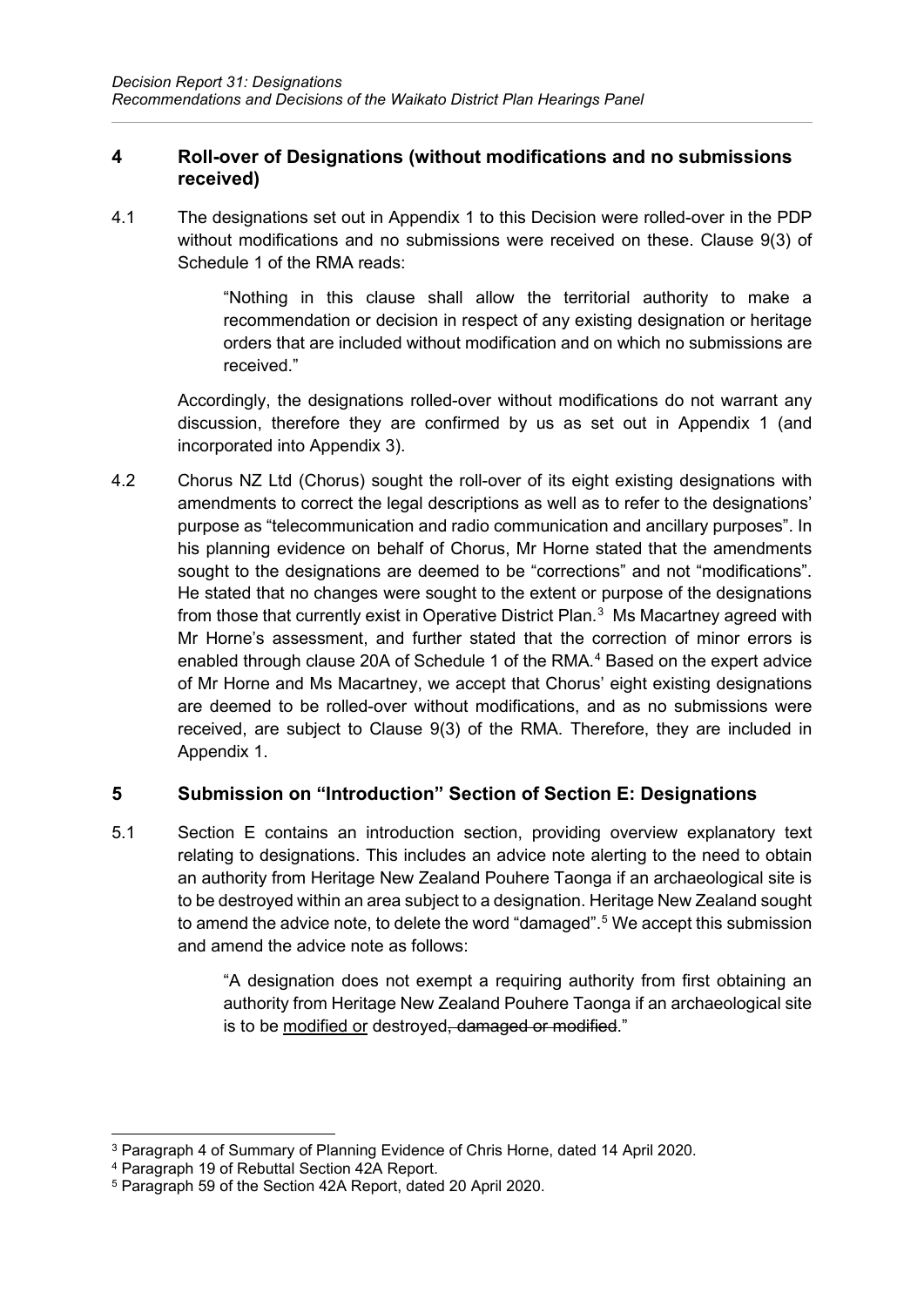5.2 Watercare Services Ltd (Watercare) sought an inclusion of a new advice note as follows: [6](#page-6-1)

> "Any works undertaken in accordance with the purpose of a designation are not subject to the requirements of any district plan rules including any overlay rules".

5.3 We agree with Ms Macartney that an advice note as sought by Watercare is not necessary, as in some contexts the PDP provisions, including overlays, may be relevant to the designation. If the requiring authority seeks the designation conditions to supersede particular district plan rules, including the overlay rules, then this should be considered at the NoR stage, to enable a thorough consideration of any adverse effects on the environment of doing so. Furthermore, as noted by Ms Macartney, under section  $176A(3)(a) - (e)$ , an outline plan must show "any other matters to avoid, remedy, or mitigate any adverse effects on the environment".

## <span id="page-6-0"></span>**6 Roll-over of Designations (without modifications and submissions received)**

- 6.1 A number of requiring authorities sought the roll-over of existing designations contained in the Operative District Plan, without modifications, with submissions subsequently being received on these designations. These designations are discussed below.
- 6.2 Radio NZ sought the roll-over of Designation S1 without modification and lodged a submission to retain Designation S1 as notified.
- 6.3 First Gas Limited sought the roll-over of Designation R1 without modification and lodged a submission to retain Designation R1 as notified. In submission 74.1, Graham Hunkin questioned the necessity of the same designation, particularly at the property at 185 Brown Road, Tuakau. Mr Hunkin refers to section 184 of the RMA which relates to the lapsing of the designation. In submission 945.50, First Gas Ltd confirms that "*the designation ranges in width from 6m to 25m and is for the purpose of protecting the existing 400mm line. This designation has been given effect to and First Gas seeks that this designation be rolled over*". [7](#page-6-2) We reject the submission from Mr Hunkin on the basis that First Gas Ltd, as the requiring authority, has confirmed that the designation has been given effect to.
- 6.4 Waikato Regional Airport Limited (WRAL) sought the roll-over of their existing Designation N1, without modifications. This designation establishes an Airport Obstacle Limitation Surface (OLS) that controls the height of buildings and structures so that aircraft using Hamilton Airport can operate safely. [8](#page-6-3) In submission 712.3, Bettley-Stamef Partnership sought to delete Designation N1 from twenty-five sites on Matangi Road and Yumelody Lane. In submission 769.2, Tamahere Eventide

<span id="page-6-1"></span><sup>6</sup> Paragraph 58 of Section 42A Report, dated 20 April 2020.

<span id="page-6-2"></span><sup>7</sup> Paragraph 241 of Section 42A Report, dated 20 April 2020.

<span id="page-6-3"></span><sup>8</sup> Paragraph 195 of Section 42A Report, dated 20 April 2020.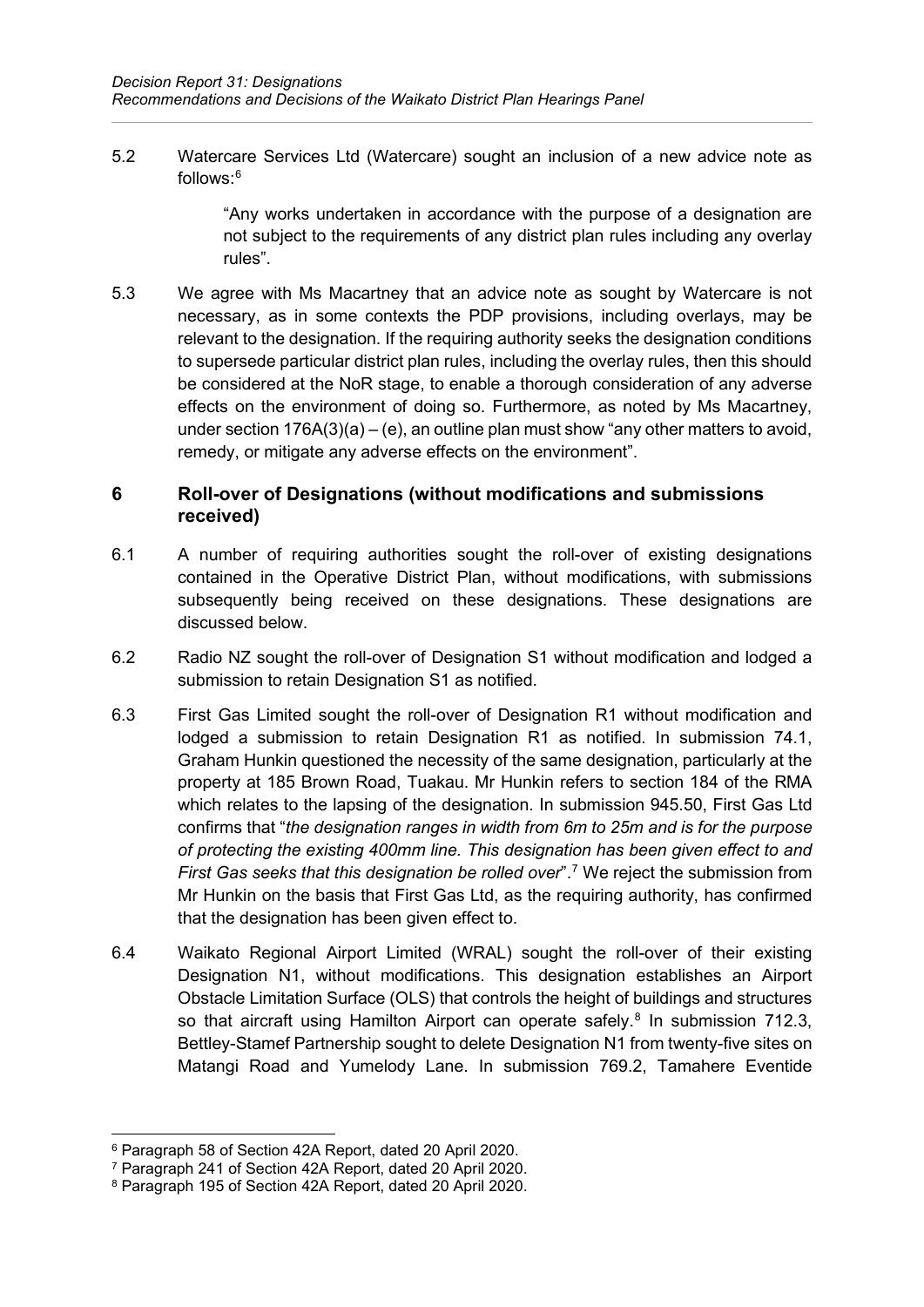Retirement Village sought to delete Designation N1 from the site at 158 Matangi Road.

- 6.5 Ms Drew presented planning evidence on behalf of WRAL. Ms Drew stated that:
	- (a) Hamilton Airport (located in the Waipa District) is defined as Regionally Significant Infrastructure in the Waikato Regional Policy Statement:
	- (b) The OLS as proposed to be rolled-over is consistent with that established in 2020 and matches the OLS required for the runway extension; and
	- (c) The OLS is designated as it established a legal right for WRAL to keep its airspace clear of obstacles. The OLS is critical to the operation of the WRAL.
- 6.6  $\hskip1cm$  With respect to the submissions seeking to remove the OLS, Ms Drew stated that:<sup>[9](#page-7-1)</sup>
	- (a) The properties to the west of Yumelody Lane are affected by the Conical Surface, whereas all other properties are affected by the Main Strip Takeoff and Approach surface;
	- (b) Designation N1 as it relates to the properties mentioned in the submissions only restricts obstacles from protruding above the OLS, which is likely to be very high for these properties and unlikely to impact on activities occurring on those sites;
	- (c) Ms Drew agreed with Ms Macartney that in terms of actual effects on the properties, the maximum height of buildings, as provided by the PDP provisions is more restrictive than the OLS; and
	- (d) For these properties the OLS sits at a level between 80m to 160m above the existing ground level. Designation N1 has no material effect on the use of these properties.
- 6.7 Accepting the advice of Ms Drew and Ms Macartney, we reject submissions 712.3 and 769.2, as OLS is required to be maintained to comply with the Civil Aviation Authority requirements for Hamilton Airport, a regionally significant infrastructure. We are satisfied that the OLS is unlikely to affect the activities occurring on the sites specified in the submissions.
- 6.8 We have included the abovementioned designations in Appendix 3, and recommend to the respective requiring authorities that these designations be confirmed.

## <span id="page-7-0"></span>**7 Designations with Minor Modifications**

7.1 A number of requiring authorities sought the rollover of existing designations contained in the Operative District Plan, with minor alterations. These alterations were incorporated into Section E Designation provisions in the notified PDP. Council also received submissions that sought minor amendments to the notified designation provisions contained in the PDP. Designations falling within this category are set out in Appendix 2 and discussed below.

<span id="page-7-1"></span><sup>9</sup> Paragraphs 20 to 23 of Statement of Evidence of Ms Drew, dated 26 March 2020.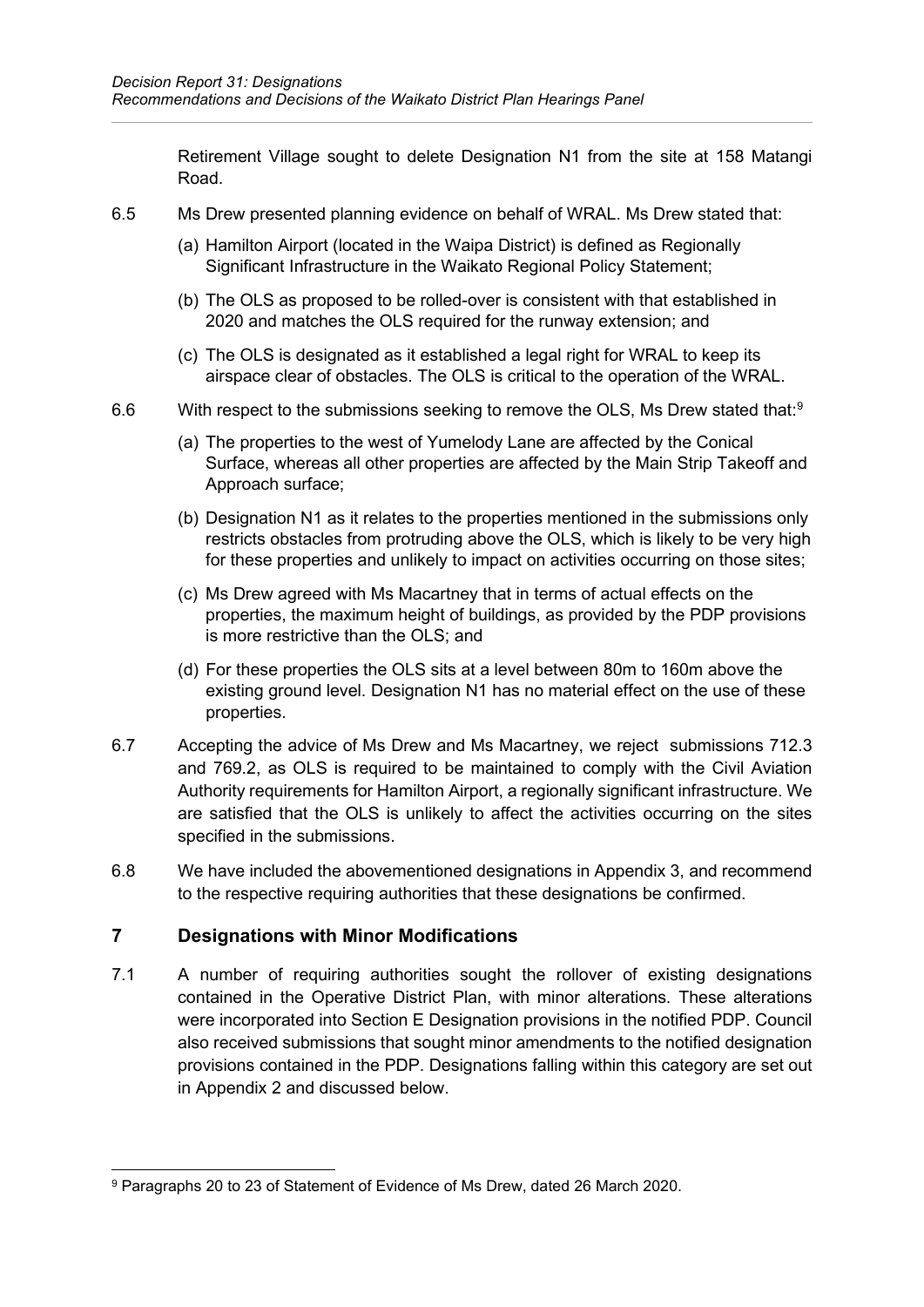- 7.2 The Minister of Education requested the roll-over of existing designations (as set out in Appendix 2) with the following modifications, which were incorporated into the notified PDP:
	- (a) insertion of names of all existing educational facilities;
	- (b) correction of addresses, legal descriptions, and land areas;
	- (c) corrections to the spatial extent of some designations; and
	- (d) listing the purpose of each designation as "Educational Purposes". $^{\rm 10}$  $^{\rm 10}$  $^{\rm 10}$
- 7.3 Waikato Regional Council requested that its designations listed in Appendix 2 be modified to correct errors in the planning maps and to reflect the legal descriptions or the extent of existing stop banks used for water and soil conservations purposes. $^{\rm 11}$  $^{\rm 11}$  $^{\rm 11}$
- 7.4 Hamilton City Council (HCC) requested that its designations listed in Appendix 2 be altered to amend the legal descriptions of Designations E1 and E3 relating to Hamilton Zoo and Taitua Arboretum. [12](#page-8-2)
- 7.5 The Ministry of Justice requested that its designation listed in Appendix 2 be altered to correct the area of land that the designation applies to. The Ministry of Justice also sought to amend the existing purpose of the designation from "Court house" with a more comprehensive description of the activities commonly expected to occur in a courthouse. [13](#page-8-3)
- 7.6 The Minister of Police requested its designations listed in Appendix 2 be altered to correct errors. The Minister of Police further sought to replace the purposes of existing designations from "police station", "community policing centre" and "police purpose (TKU Police Patrol Base & Residence)" to more comprehensive descriptions of the activities commonly expected to occur in a police station, including ancillary purposes as detailed in the Policing Act 2008. [14](#page-8-4)
- 7.7 Prior to the notification of the PDP, Kiwi Rail Holdings Limited (KiwiRail) requested that its designations listed in Appendix 2 be modified to replace the name of the requiring authority from "New Zealand Railway Corporation" in the Operative District Plan, with "KiwiRail Holdings Limited".<sup>[15](#page-8-5)</sup> KiwiRail lodged a submission to retain the KiwiRail designations as notified.
- 7.8 Prior to notification, Council (as requiring authority) requested the roll-over of all its designations without modifications. Following notification, Council lodged a submission requesting that all designations are correctly referenced in respect of property details and legal descriptions.<sup>[16](#page-8-6)</sup> Ms Macartney recommended that Council's

<sup>10</sup> Paragraph 75 of Section 42A Report, dated 20 April 2020.

<span id="page-8-1"></span><span id="page-8-0"></span><sup>11</sup> Paragraph 89 of Section 42A Report, dated 20 April 2020.

<span id="page-8-2"></span><sup>12</sup> Paragraph 95 of Section 42A Report, dated 20 April 2020.

<span id="page-8-3"></span><sup>13</sup> Paragraph 101 of Section 42A Report, dated 20 April 2020.

<span id="page-8-4"></span><sup>14</sup> Paragraph 106 of Section 42A Report, dated 20 April 2020.

<span id="page-8-5"></span><sup>15</sup> Paragraph 170 of Section 42A Report, dated 20 April 2020.

<span id="page-8-6"></span><sup>16</sup> Paragraph 179 of Section 42A Report, dated 20 April 2020.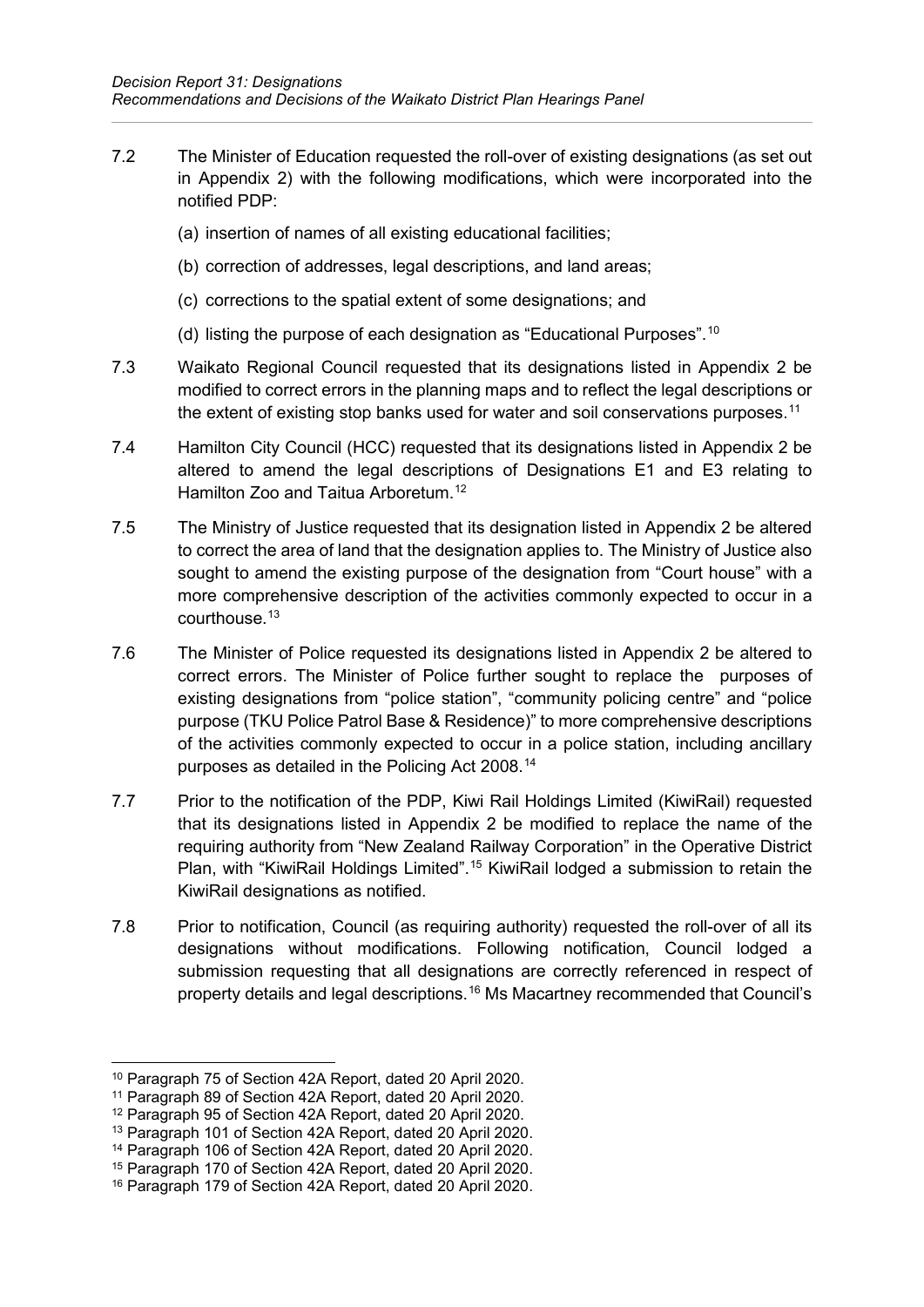designations listed in Appendix 2 be modified to correct errors relating to their location and legal descriptions.

- 7.9 Watercare requested the roll-over of its existing designations, with modifications, to alter the purposes to reflect modern terminology for the facilities. It further sought amendments to the planning maps to correctly reflect the designated areas. These designations are listed in Appendix 2.
- 7.10 WEL Networks Ltd requested a roll-over of their existing designations listed in Appendix 2, with modifications, to amend the designations' purposes and further amendments to the site addresses, site areas and legal descriptions.
- 7.11 Auckland Council sought the roll-over of Designation T1 (part of Hunua Regional Park), with modifications, to amend the designation's purpose and legal descriptions, as well as to remove an area held by the Department of Conservation. Designation T1 is listed in Appendix 2.
- 7.12 Counties Power sought the roll-over of their existing designations, with modifications, to change the purpose of the designations from "Substation" to "Electricity substation" and to also correct the legal descriptions. These designations are listed in Appendix 2. In submission 405.86, Counties Power sought that the mapping of Designation I1 (McKenzie Road, Mangatawhiri) be amended to align with the property boundaries. In submission 405.87, Counties Power sought that the mapping of Designation I5 (217 Whangarata Road, Tuakau) be amended to cover the entire area owned by Counties Power. We accept these submissions to ensure that Designations I1 and I5 are correctly shown on the planning maps.
- 7.13 NZTA sought the roll-over of their existing designations (listed in Appendix 2), with modifications, to amend the purposes for each section of the state highway to accurately reflect their intent. [17](#page-9-0) NZTA lodged submissions to re-order and renumber each designation in the Designations Schedule so that the designations generally coincide with locations that run north to south. It also sought to amend the planning maps to correctly show the boundaries of all its designations.
- 7.14 Ms Macartney informed us that the NZTA designations shown on the planning maps as notified were not based on the most current GIS shape files held by NZTA. Mr Wood stated that updating of the information shown on the planning maps does not result in the designation extending over private land which has not already been identified in the PDP. Mr Wood stated that where a designation's extent was proposed to be different, the land is legally classified as road and/or the land is owned by NZTA as a result of prior or proposed projects.<sup>[18](#page-9-1)</sup> We have NZTA's amended designations as shown on the planning maps based on the updated GIS shape files provided by NZTA. We have also amended the Designations Schedule to re-order the NZTA's designations to coincide with locations that run north to south.
- 7.15 In submission 588.58, Woolworths NZ Ltd (Woolworths) sought the deletion of Designation J14 that applies to the frontage of 16-18 Tumate Mahuta Drive, Huntly

<span id="page-9-0"></span><sup>17</sup> Paragraph 124 of Section 42A Report, dated 20 April 2020.

<span id="page-9-1"></span><sup>18</sup> Paragraph 4.3 of Statement of Evidence of Mr Wood, dated 20 March 2020.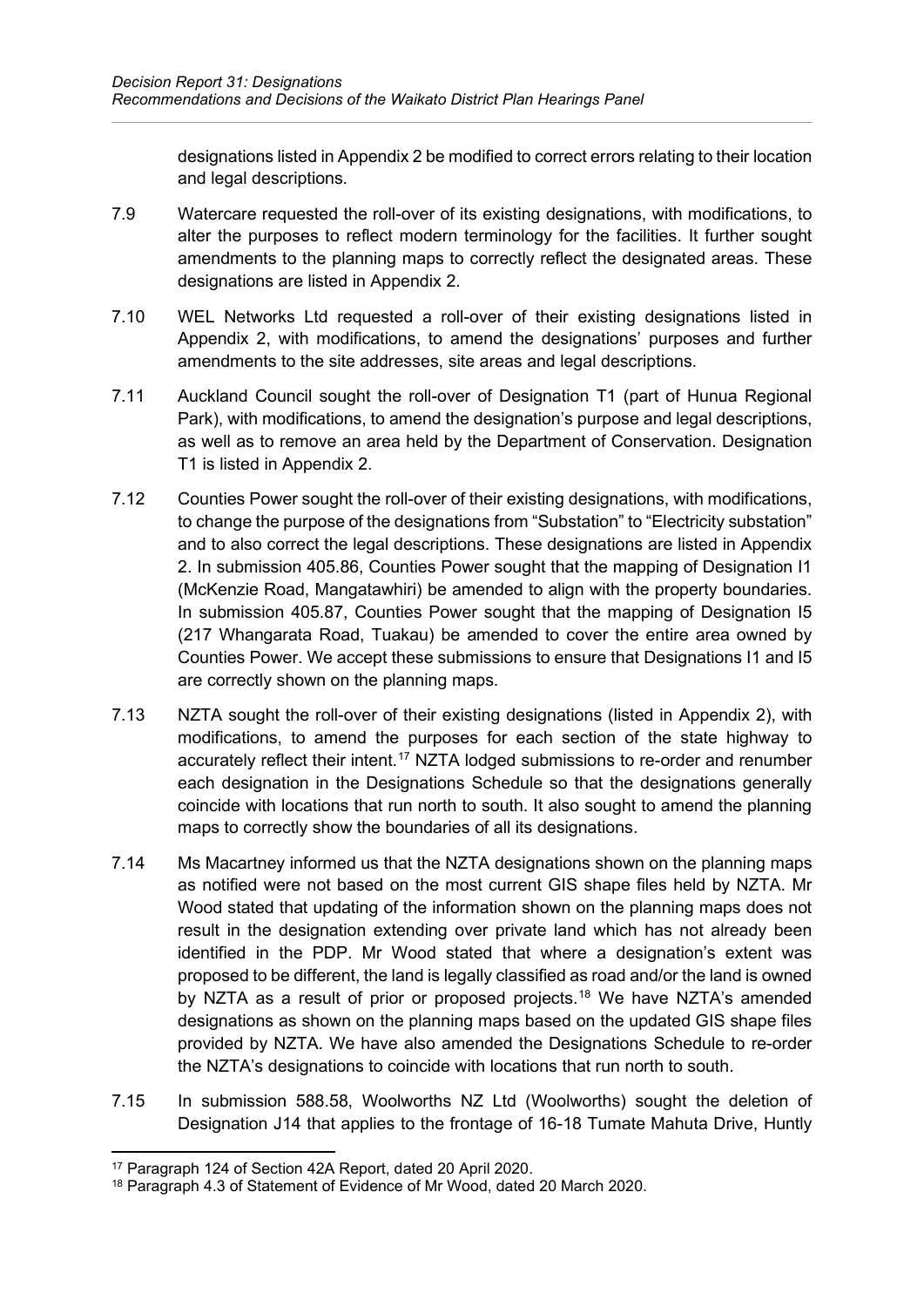to allow unrestricted access to and from the affected frontage for the supermarket site. NZTA opposes this submission. Mr Wood stated that the existing SH1 designation through Huntly will not be removed until the time that the state highway revocation process (this relates to the old alignment of SH1 through Huntly) has been completed. Mr Wood stated that the revocation process may require further improvements (works) to this section of the SH1 prior to transferring ownership and operations to Council. The existing designation would provide for these works if required. Mr Wood confirmed that the revocation process is expected to be concluded in 2021. Based on the advice from Ms Macartney and Mr Wood, we reject the submission from Woolworths. We note that uplifting a designation is a simple process which can be completed in due course after the full revocation process is completed as outlined by Mr Wood.

- 7.16 In submission 761.3, Lyndendale Farms Limited sought to retain Designation J17 running alongside the southern boundary of property at 180 Horsham Downs Road, Horsham Downs. Ms Macartney stated that Designation J17 remains unchanged as it is located beside the property at 180 Horsham Downs Road.<sup>[19](#page-10-0)</sup>
- 7.17 In submission 783.13, Reid Investment Trust sought to amend Designation J11, as it relates to their property in the vicinity of the Hampton Downs SH1 interchange. Mr Wood supports the removal of this designation from the submitter's property as shown in paragraph 137 of the section 42A Report. Mr Wood stated that the designation extent for this section of SH1 reflects the work area that was required for the construction, but not for the ongoing operation of the Hampton Downs Interchange. Mr Wood confirmed that the requested amendment is to be incorporated into the updated GIS shape file data as provided to us.<sup>[20](#page-10-1)</sup>

## **Panels Assessment and Recommendations**

- 7.18 We will deal with any requests for minor alterations in general accordance with section 181 of the RMA, which relates to the alteration of an existing designation. A requiring authority that is responsible for a designation may give a notice of requirement to the Council to alter an existing designation. The process is subject to sections 168 to 179 of the RMA, as if it were a new NoR.
- 7.19 In assessing the above alterations, we have applied the following assessment:

Does the modification:

- (a) involve no more than minor change to the effects on the environment associated with the use or proposed use of the land or any water concerned?
- (b) involve only minor changes or adjustments to boundaries of the designation?
- (c) involve correction of errors, address minor matters, or assists with clarification of the purpose of the designation (in designation description, location, area, legal description, mapping)?

<sup>19</sup> Paragraph 135 of Section 42A Report, dated 20 April 2020.

<span id="page-10-1"></span><span id="page-10-0"></span><sup>20</sup> Paragraph 6.2 of the Statement of Evidence of Mr Wood, dated 20 March 2020.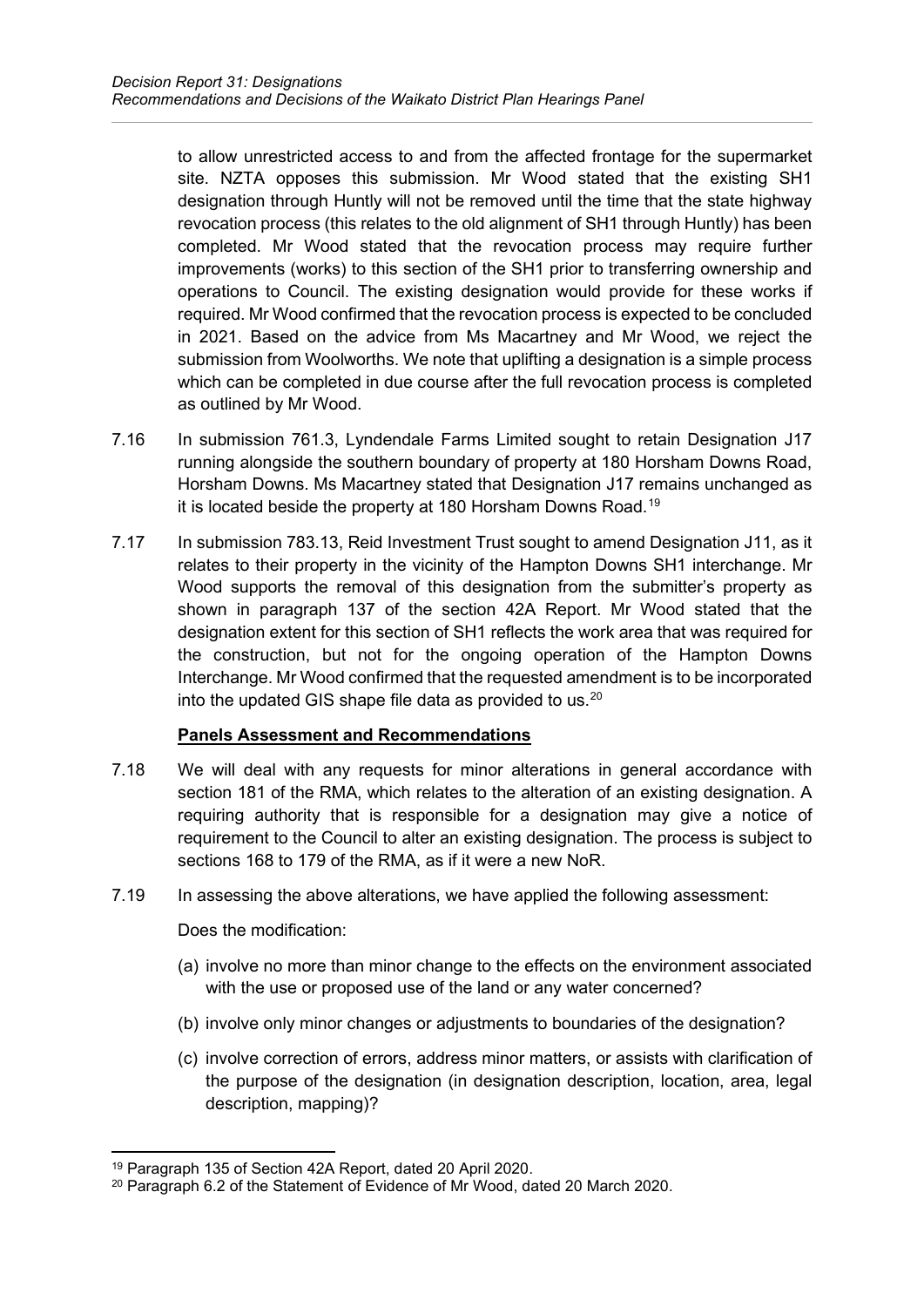7.20 We conclude that the modifications sought to the designations listed in Appendix 2 (and incorporated into Appendix 3) meet the above criteria and are either for the correction of errors or deemed to be minor in nature. We consider that no further explanation or justification is required in this regard.

## <span id="page-11-0"></span>**8 Designations with Substantive Modifications**

#### **Minister of Education**

- 8.1 The Minister of Education sought that the "purpose of designation" in the Designations Schedule be stated as "Educational Purposes", to ensure that the education-related activities on these sites are protected for that purpose. This was notified as part of the PDP.
- 8.2 The Minister of Education also sought that the following definition of "Education Purposes" be noted within the Designation Schedule of the PDP:

"Education Purposes" in this designation purpose means:

- a. Enable the use of the facilities on the site by and for the educational benefit of any school age students (Years 0 – 13) and early childhood children regardless of whether they are enrolled at the institution located on the site.
- b. Enable the provision of supervised care and study opportunities for students outside school hours in school facilities.
- c. Enable the provision of community education (e.g., night classes for adults) outside school hours in school facilities.
- d. Include but not limited to the provision of academic, sporting, social and cultural education including through:
	- i. Formal and informal recreation, sporting and outdoor activities and competitions whether carried out during or outside school hours;
	- ii. Formal and informal cultural activities and competitions whether carried out during or outside school hours;
	- iii. The provision of specialist hubs and units (including language immersion units and teen parenting units) for children with particular educational requirements or special needs.
- e. Enable the use of facilities for purposes associated with the education of students including school assemblies, functions, fairs and other gatherings whether carried out during or outside school hours.
- f. Enable the provision of associated administrative services; car parking and maneuvering; and health, social services and medical services (including dental clinics and sick bays).
- g. Enable housing on site for staff members whose responsibilities require them to live on site (e.g., school caretakers)."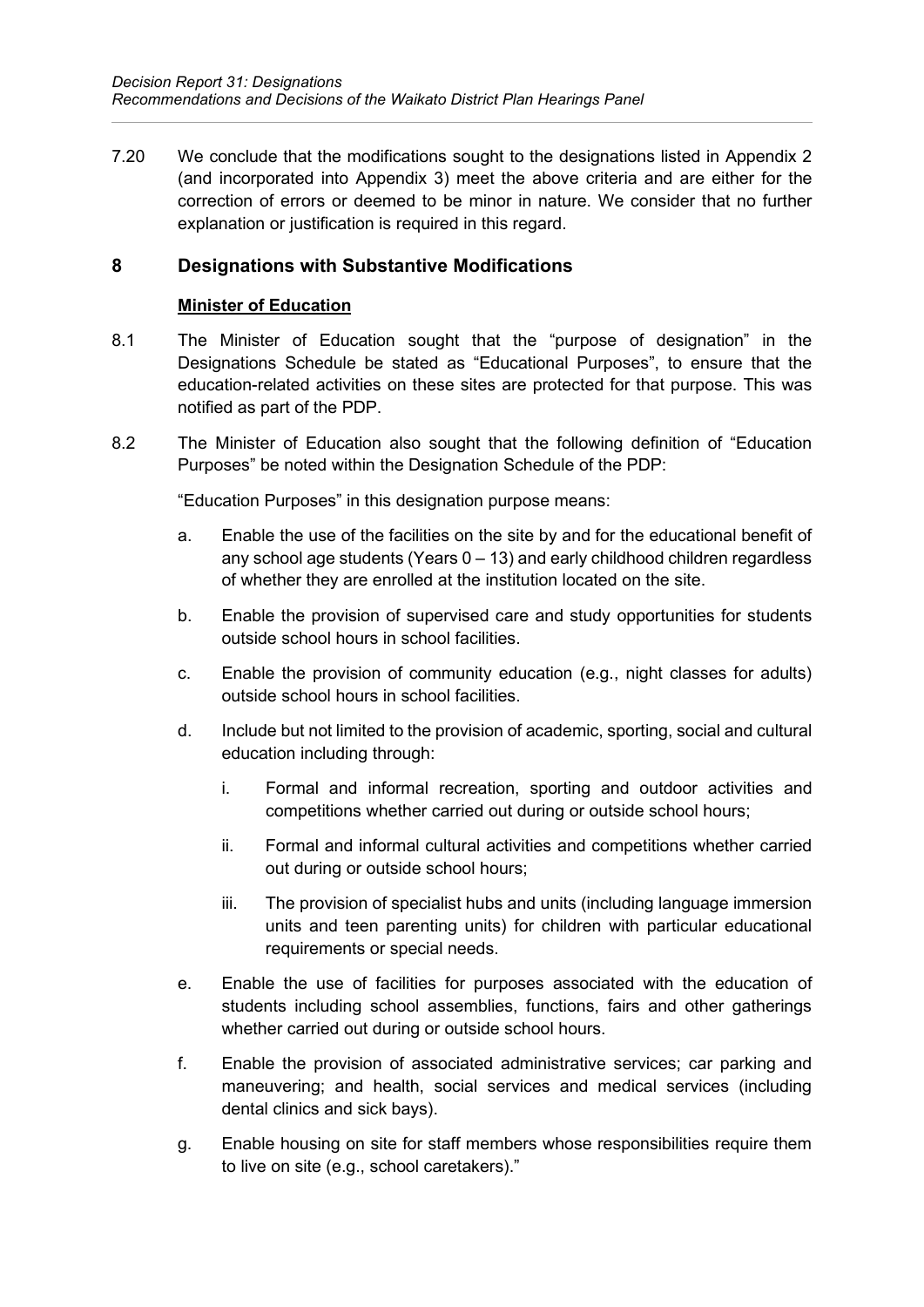8.3 We acknowledge that school infrastructure is an integral resource to the community and is generally utilised as a multi-use facility, as sought by the Minister of Education. We consider that the definition of "Education Purposes" specific to the identified designations in the schedule is appropriate, as it encompasses the range of activities that generally occur on school sites. We are comfortable that any adverse effects on the environment associated with the activities on the designated sites are able to be addressed via the Outline Plan process under section 176A of the RMA. We consider that the insertion of the definition as requested, allows for flexibility about the future uses on the sites whilst protecting these designated sites for educational purposes.

#### **Transpower**

- 8.4 Transpower sought the roll-over of its Designations K1 to K8, with amendments to legal and location descriptions. Transpower also requested corrections and the alteration or deletion of conditions. In the section 42A Report, Ms Macartney recommended that these designations be confirmed but without the alteration or deletion of the conditions. Ms Whitney presented planning evidence on behalf of Transpower. Having considered the evidence filed on behalf of Transpower, Ms Macartney subsequently revised her recommendations and supported the amendments sought by Transpower.
- 8.5 When the hearing reconvened on 24 April 2020, we directed Transpower and Council to prepare a memorandum outlining the agreement reached on the designations and accompanying conditions. The parties filed a memorandum on 4 May 2020, confirming that all matters had been agreed between the Council and Transpower. The memorandum provided a summary of the agreed amendments for the specific designations and the agreed conditions. In brief, these included:
	- (a) Corrections of minor errors;
	- (b) Amendments to location references, and legal site descriptions;
	- (c) The deletion of conditions specific to construction work which have been completed;
	- (d) Updating conditions where they refer to documents which have been superseded by updated regulations and guidelines;
	- (e) Inclusion of conditions requiring an Outline Plan for new construction works that have not been addressed in an earlier approved Outline Plan of Works but remain within the scope of the designation; and
	- (f) Refining the existing, ongoing compliance conditions to make it clear that these continue to apply.
- 8.6 Noting that the National Grid is recognised as a matter of national significance, we are satisfied that the modifications requested by Transpower are appropriate to enable the operation, maintenance and upgrade of existing infrastructure aligned with the purpose of the designations and policy direction provided in the National Policy Statement on Electricity Transmission 2008.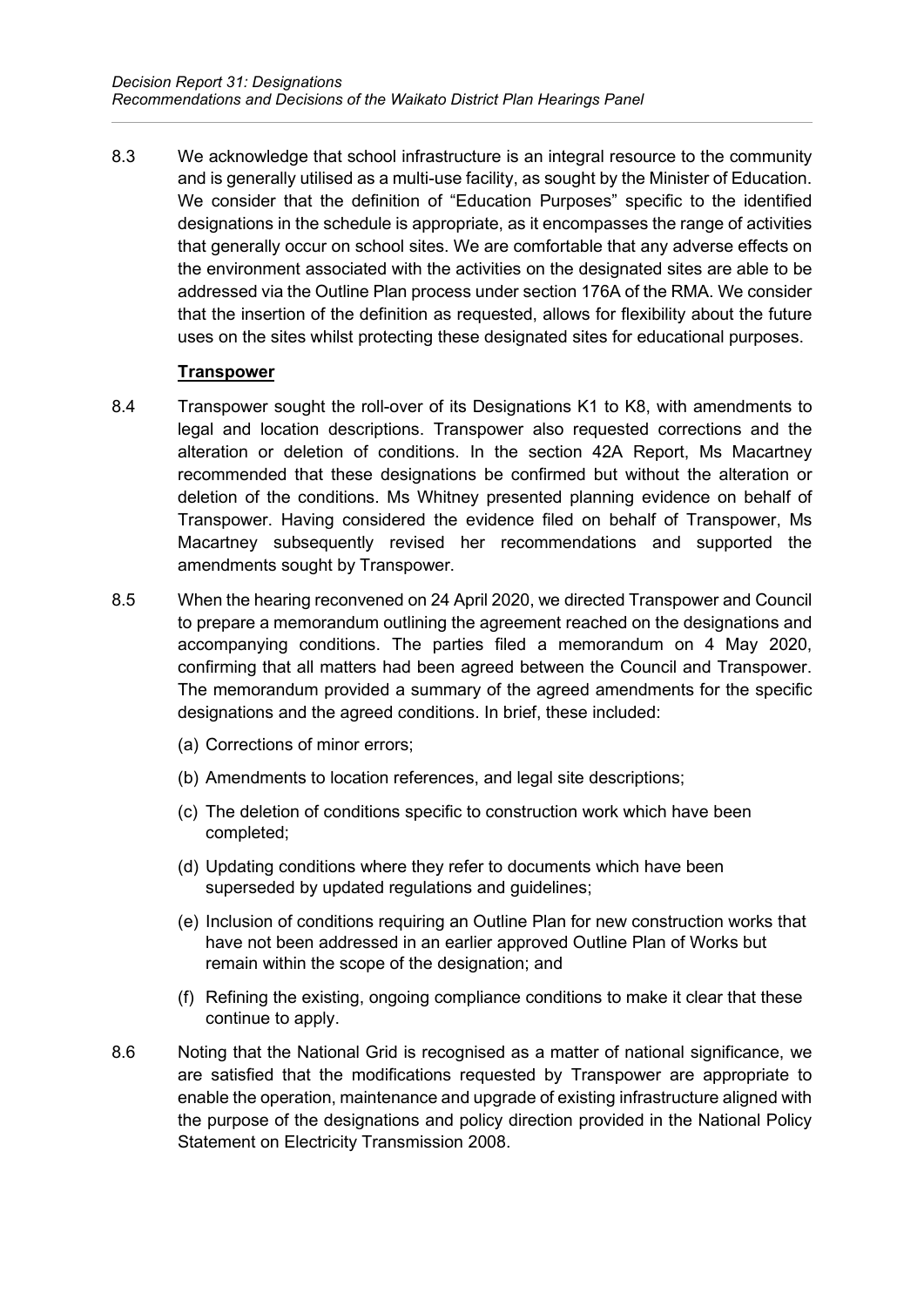- 8.7 In submission 341.9, Tainui Group Holdings Limited (Tainui) seeks to reduce the extent of Designation K4 (Meremere Switching Station) as far as practicable. The reasoning provided in the submission was that Tainui wish to maximise the ability to develop their land at Meremere, which includes the removal of any redundant assets and that Tainui understand from previous correspondence with Transpower that some or all of the transmission assets within the Meremere site and across Tainui's land at Meremere are no longer active<sup>21</sup>.
- 8.8 Mr Renton provided engineering evidence on the Meremere Switching Station on behalf of Transpower. Mr Renton stated that:
	- (a) The Meremere Switching Station is operational, and it enables electricity supply to be maintained between the Waikato and South Auckland.
	- (b) Transpower has dismantled some assets at this Station, following the closure of the Meremere Power Station. No further assets can be removed without further project work elsewhere on the Grid, to ensure security of supply. Such project work is not currently planning (although is under investigation).
	- (c) The long-term use of Meremere Power Station is uncertain.

Mr Renton stated that it would be premature to either remove or reduce the extent of existing designation given the provision for a connection that already exists, secure electricity supply is required, and there is uncertainty as to the long-term use of the site. [22](#page-13-1)

- 8.9 In light of the submission from Tainui, Ms Whitney advised the Panel that Transpower has investigated the designation footprint and has been in communications with Tainui in regards to the potential options available to respond to the relief sought and to maximise land usage by Tainui. Ms Whitney stated that two options (in addition to status quo) have been identified and shared with Tainui for feedback, but given the associated costs and uncertainties and wider network issues, no agreement has been reached between Transpower and Tainui on this matter. Ms Whitney stated that Transpower has confirmed with Tainui that in the interim, it will seek to roll-over the designation. However, discussions will continue and Transpower will continue to review the options as wider Grid reconfiguration projects and needs evolve. [23](#page-13-2)
- 8.10 Noting that the National Grid is recognised as a matter of national significance, we are satisfied that the modifications requested by Transpower are appropriate to enable the operation, maintenance and upgrade of existing infrastructure aligned with the purpose of the designations and policy direction provided in the National Policy Statement on Electricity Transmission 2008.
- 8.11 Having considered the evidence of Mr Renton and Ms Whitney, we are satisfied that Transpower has sufficiently investigated the matter of the reduction of the footprint of Designation K4. We accept Mr Renton's evidence that it would be premature to either remove or reduce the extent of existing designation given the provision for a

<span id="page-13-0"></span><sup>21</sup> Paragraph 12 of Statement of Evidence of Ms Whitney, dated 14 April 2020.

<span id="page-13-1"></span><sup>22</sup> Paragraphs 2 to 5 of Statement of Evidence of Mr Renton, dated 14 April 2020.

<span id="page-13-2"></span><sup>&</sup>lt;sup>23</sup> Paragraph 30 of Statement of Evidence of Ms Whitney, dated 14 April 2020.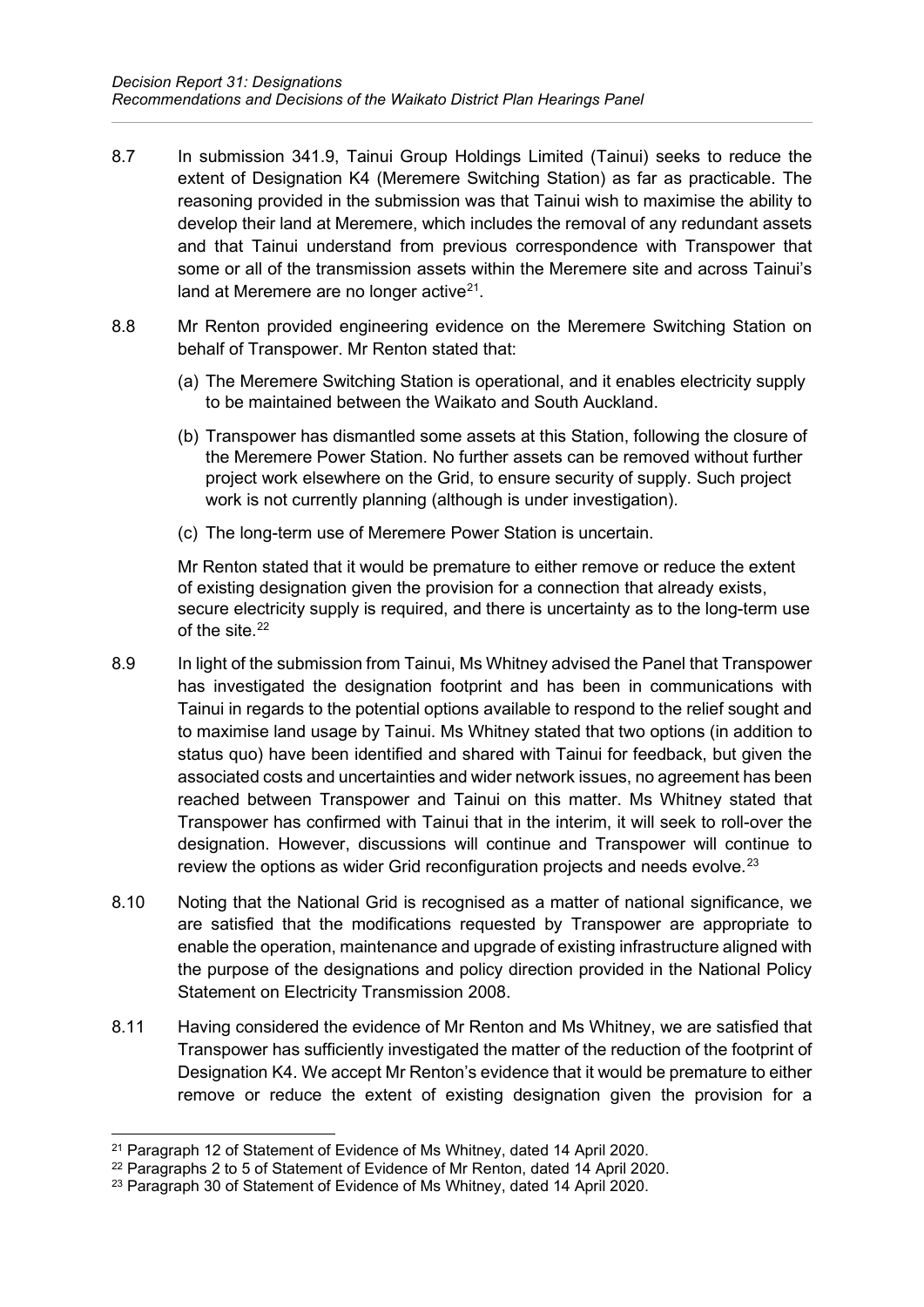connection that already exists. Further, secure electricity supply would be required and there is uncertainty as to the long-term use of the site. Accordingly, the submission is rejected. We acknowledge Transpower's commitment to continue discussions with Tainui on this matter.

### **Minister of Corrections**

- 8.12 The Minister of Corrections (Corrections) sought the roll-over of its existing Designation P1 (Spring Hill Corrections Facility) with modifications to the conditions, including amendments and the deletion of those which were redundant. In the section 42A Report, Ms Macartney recommended that Designation P1 be confirmed but without the requested amendments or deletions of the various conditions. Ms Macartney had reservations regarding those amendments and stated that some conditions should remain because they set out obligations that need to be met on an ongoing basis. [24](#page-14-0)
- 8.13 When the hearing reconvened on 24 April 2020, we directed Corrections and Council to prepare a memorandum outlining the agreement reached on the designations and accompanying conditions. The parties filed a memorandum on 4 May 2020, confirming that all matters had been agreed between Ms Macartney and Corrections. The memorandum provided a summary of the agreed amendments to the conditions of Designation P1, and the agreed set of conditions. In brief, the key amendments included to:
	- (a) Clarify that landscaping is to be implemented on an ongoing basis in accordance with plans that were approved following the original confirmation of the designation, and that these plans may be modified in the future;
	- (b) Refer to the ongoing coordination, rather than establishment, of the Community Liaison Group;
	- (c) Require consultation with the Waikato Raupatu Lands Trust and a nominated Ngāti Naho hapū representative (or their successor/s) for any construction work and associated earthworks contemplated beyond the scope of the NoR;
	- (d) Clarify that an encumbrance instrument or covenant in gross is to be registered against the title to ensure that any person having a controlling interest in the operation of the Spring Hill Corrections Facility is made aware of their obligations to ensure the fencing and protection of the puna (spring);
	- (e) Clarify that tāngata whenua shall be allowed ongoing access to the puna, subject to the prior approval of the manager of the corrections facility;
	- (f) Update the conditions to refer to Heritage New Zealand Pouhere Taonga;
	- (g) Clarify that lighting is to be based on design plans as contained in the NoR;
	- (h) Remove references and conditions that refer to road, traffic, or engineering works already completed; and.

<span id="page-14-0"></span><sup>24</sup> Paragraph 33 of Executive Summary Statement of Ms Macartney, dated 20 April 2020.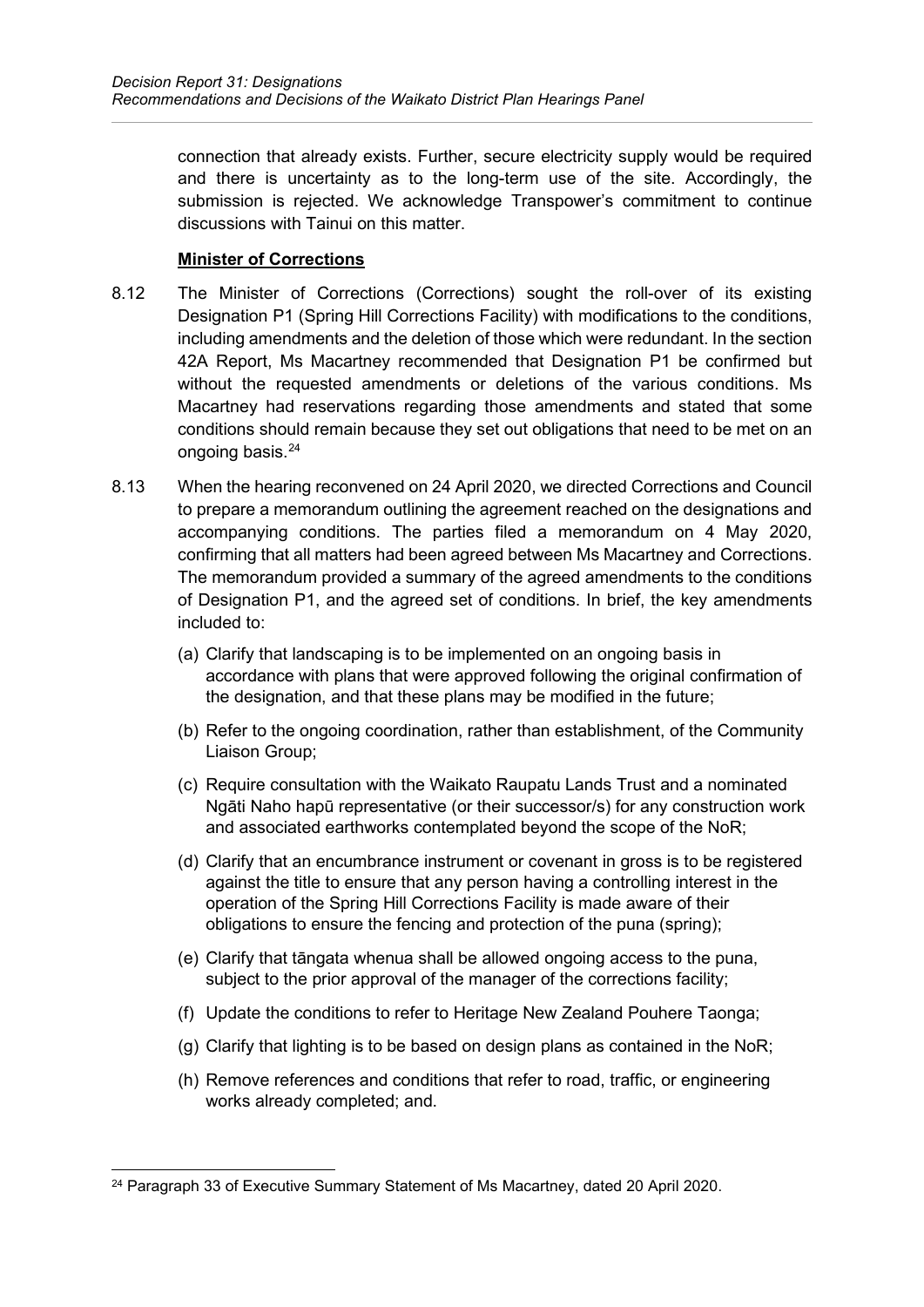- (i) Clarify that the wastewater flows from the Corrections Facility shall not exceed 300m<sup>3</sup>/day, unless otherwise agreed with Council.
- 8.14 We are satisfied that the modifications to Designation P1 conditions are appropriate and enable an efficient and effective planning framework for the Spring Hill Correction Facility.

#### **Waikato District Council**

- 8.15 In submission 831, Raglan Naturally sought to amend the purpose of Council's Designation M51 Local Purpose (Aerodrome) Reserve to provide for alternative uses, such as sports fields. [25](#page-15-1)
- 8.16 We note that only Council, as the requiring authority for Designation M51, can give a NoR to alter the purpose of Designation M51. Prior to the notification of the PDP, Council requested the roll-over of all its designations without modifications. [26](#page-15-2) For this reason, we cannot recommend or confirm alteration to Designation M51 as requested by Raglan naturally, therefore the only option available to us is to reject this submission.

## <span id="page-15-0"></span>**9 Removal of Designations**

- 9.1 In the Section 42A Report, Ms Macartney informed us that Council has reviewed its designations following notification of the PDP. She advised that the following eleven designations are considered to be redundant. [27](#page-15-3)
	- (a) M19: Road to be stopped McVie Road, Huntly;
	- (b) M23: Esplanade reserve and proposed service lane;
	- (c) M42: Public car park for 20 cars Council building on Galileo Street, Ngaruawahia;
	- (d) M58: Local Purpose Reserve (public utility) and esplanade Greenslade Road, Raglan;
	- (e) M62: Local Purpose Reserve Butcher Road, Matangi;
	- (f) M67: Narrows Recreation Reserve Airport Road, Tamahere;
	- (g) M68: Local Purpose Reserve Tai Patena Place, Tauwhare Paa;
	- (h) M69: Local Purpose Reserve Kahui Road, Tauwhare Paa;
	- (i) M81: Proposed Reserve Duke Street, Ngaruawahia;
	- (j) M103: Road (Local Road) Onion Road extension and alignment; and
	- (k) M105: Road Tamahere Link Road, Tamahere.

<span id="page-15-1"></span><sup>25</sup> Paragraph 185 of Section 42A Report, dated 20 April 2020.

<span id="page-15-2"></span><sup>26</sup> Paragraph 178 of Section 42A Report, dated 20 April 2020.

<span id="page-15-3"></span><sup>27</sup> Paragraph 180 of Section 42A Report, dated 20 April 2020.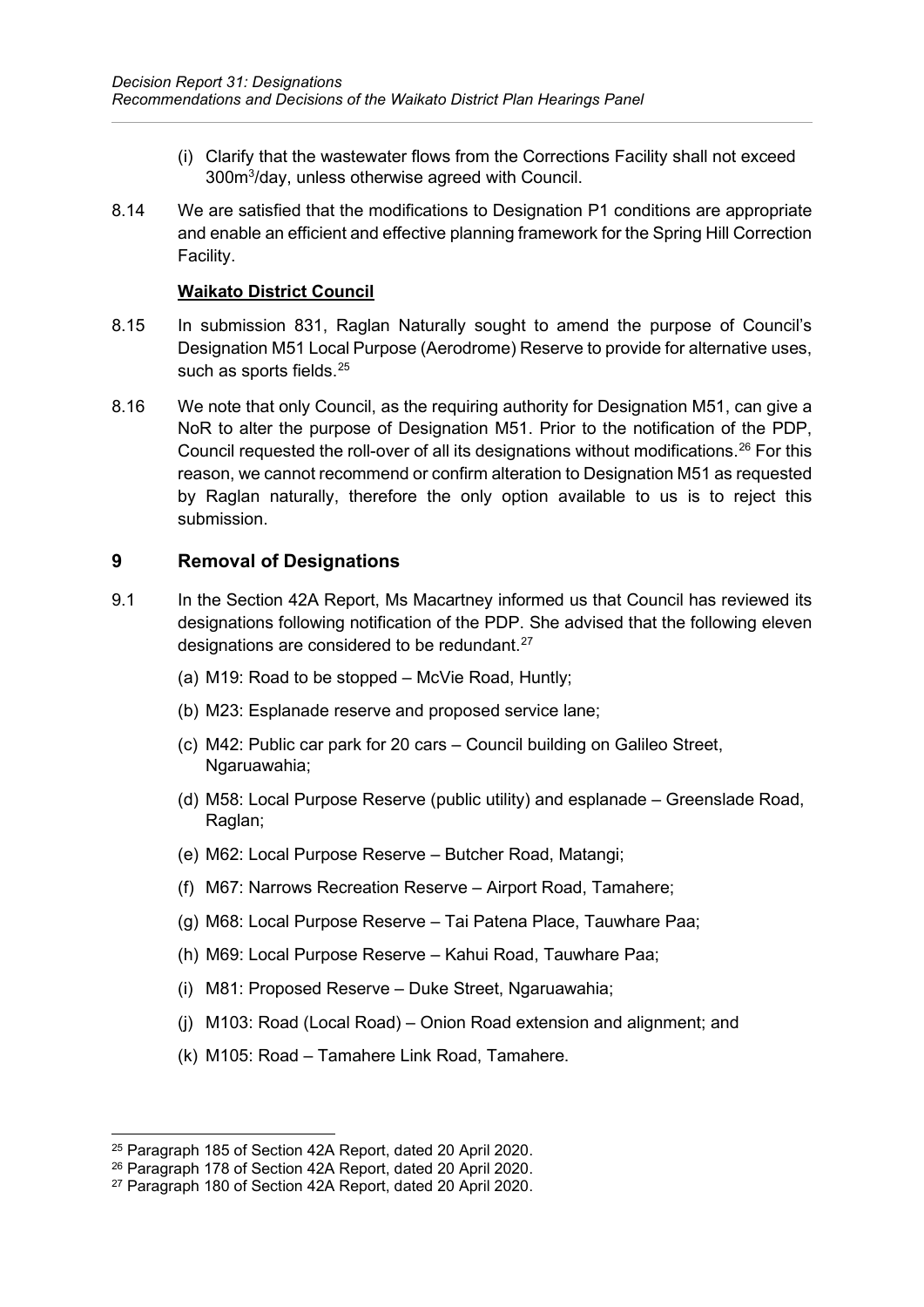9.2 We note that other than the requiring authority giving notice, no other steps are needed to remove designations. We have removed the designations listed above from the Designations Schedule and the planning maps.

#### <span id="page-16-0"></span>**10 New Notices of Requirements**

- 10.1 Clause 4(5) of Schedule 1 of the RMA requires that Council, as a territorial authority, include any new NoR as part of the PDP. The following requiring authorities lodged new NoRs which were notified as part of the PDP:
	- (a) Minister of Education;
	- (b) Chorus; and
	- (c) NZTA.
- 10.2 We are satisfied that the NoRs received and included in the PDP address all the considerations of section 171 and most do not require a detailed discussion as they are not contentious.
- 10.3 We confirm that we have considered the effects on the environment, having particular regard to:
	- (a) any relevant provisions of planning instruments;
	- (b) whether adequate consideration has been given to alternative sites, routes, and methods;
	- (c) whether the work and designation are reasonably necessary to achieve the objectives of the requiring authority for which the designation is sought;
	- (d) any other matters; and
	- (e) of the above matters being subject to Part 2 of the RMA.
- 10.4 The new designations are summarised below and where submissions were received, they are also discussed.
- 10.5 We recommend to the abovementioned requiring authorities that the new designations be confirmed.

#### **Minister of Education**

- 10.6 Ministry of Education has lodged a NoR to include three existing schools into the Designations Schedule in the PDP, without conditions:
	- (a) C59 St Andrews Catholic School;
	- (b) C60 St Paul's Catholic School; and
	- (c) C61 Hamilton Seventh-day Adventist Primary School.
- 10.7 The NoR for the three new schools was included in the notified PDP. A description of the abovementioned schools is set out paragraph 83 of the Section 42A Report.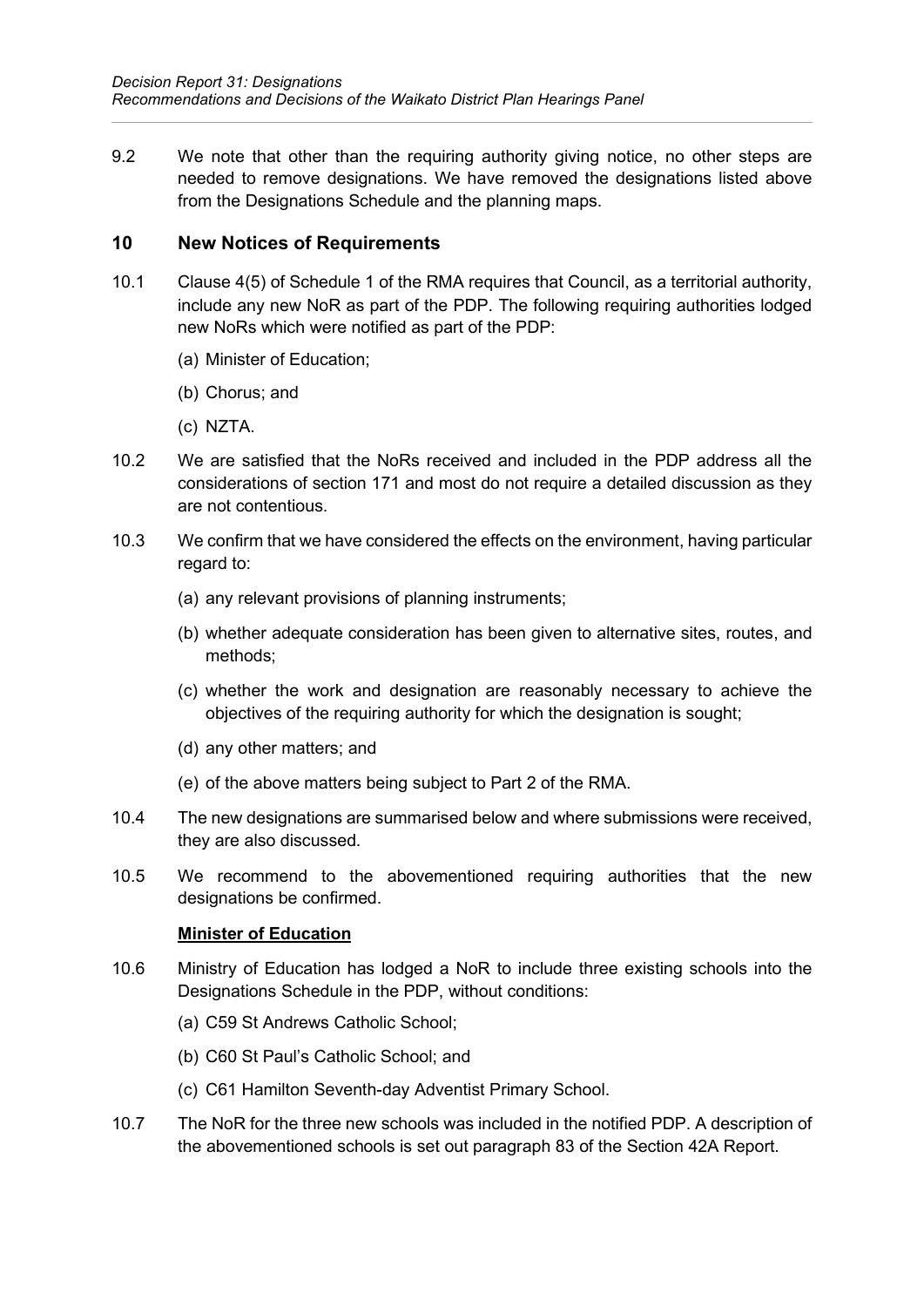- 10.8 The NoR sought to formalise the three established schools as designated sites for educational purposes. The schools are already constructed and operational, and therefore, the effects on the environment are well understood and expected. There were no submissions received on this NoR. The Minister of Education has sought the NoR without conditions. We are comfortable that should further development occur on these sites, any adverse effects on the environment are able to be addressed via the Outline Plan process under section 176A of the RMA.
- 10.9 After reviewing the NoR, subject to Part 2 and with particular regard to the matters in section 171, we recommend to the Minister of Education that Designations C59, C60 and C61 be confirmed without conditions as out in Appendix 3.

#### **Chorus**

- 10.10 Chorus has lodged a NoR to include twenty-five existing sites currently used for telecommunication and radiocommunication works into the Designations Schedule in the PDP, with conditions. The NoR for the sites was included in the notified PDP.
- 10.11 In his planning evidence on behalf of Chorus, Mr Horne stated that:<sup>[28](#page-17-0)</sup>
	- (a) Chorus has a policy of designating its strategic sites such as exchanges and backbone radio and microwave sites throughout New Zealand;
	- (b) Chorus is seeking to designate these sites with a suite of conditions that reflect those being sought in other district plans for similar designation exercises for existing sites;
	- (c) Chorus seeks the same designation purpose nationally, which is "telecommunication and radiocommunication and ancillary purposes". Equipment associated with these activities may include hardware such as cables or antennas, as well as support structures and equipment buildings or cabinets and so on. Ancillary equipment may also include infrastructure such as air-cooling units and backup generators.
	- (d) The proposed conditions cover:
		- (i) Restrictions on masts and antennas;
		- (ii) Circumstances where outline plans are not required for minor works;
		- (iii) Noise controls; and
		- (iv) Radiofrequency fields.
	- (e) The proposed designations are grouped into zone sensitivity (e.g., rural, business, living), with differences in conditions, such as the allowable height of masts and antennas and relevant noise controls between the zone groupings. Height in relation to boundary controls apply for sensitive adjoining sites.
- 10.12 Having considered the requirements of section 171 of the RMA, Ms Macartney agreed with Chorus' analysis, and stated that most of the conditions proposed are appropriate to manage the effects on the environment from future development of the

<span id="page-17-0"></span><sup>&</sup>lt;sup>28</sup> Paragraphs 5 to 9 of Summary Statement of Evidence of Mr Horne, dated 14 April 2020.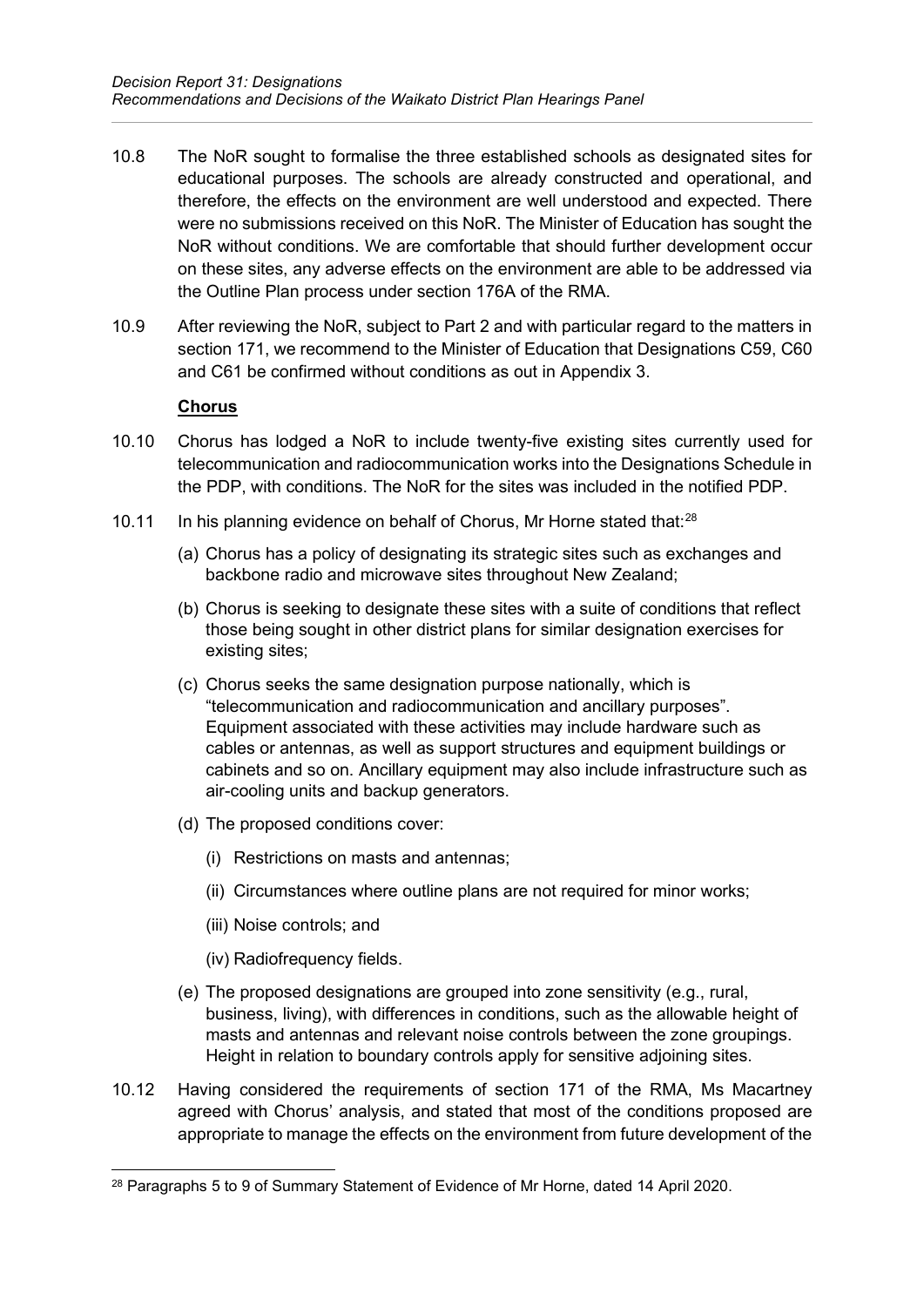sites.<sup>[29](#page-18-0)</sup> Ms Macartney recommended the following key amendments to the conditions, which were supported by Mr Horne:

- (a) Designation U20 (9 Wainui Road, Raglan): this designation is directly under the sight line of Raglan Navigation Beacons. Chorus had proposed a condition that any building or structure must not protrude into the Raglan navigation beacon's height restriction plane. Ms Macartney recommended a change to this condition, requiring a survey to be undertaken prior to constructing any building or structure to confirm that it will not protrude into the height restriction plane, along with an advice note confirming that the sightlines for the navigation beacon is a coastal protection rule in terms of Regulations 51 of the National Environmental Standards for Telecommunication Facilities (NESTF). Mr Horne stated that in order to avoid unnecessary surveys for minor works, the requirements for survey should only apply for buildings and structures exceeding 8m in height above ground level, [30](#page-18-1) which Ms Macartney supported;
- (b) Designation U15 (608 Matangi, Matangi): this site is located under the Waikato Regional Airport Obstacle Restrictions. Chorus proposed a condition that any building or structure must not protrude into the obstacle limitation surfaces of the Waikato Regional Airport. Ms Macartney recommended that a survey be undertaken prior to the construction of any building or structure to confirm this. Mr Horne confirmed that at the time of the preparation of the NoR, no specific investigations into this matter had been undertaken. [31](#page-18-2) Following further detailed assessment of this matter, Mr Horne stated that it was unnecessary to survey compliance for any work enabled by the designation given the large margin of clearance. [32](#page-18-3) Mr Horne and Ms Macartney agreed that the subject condition should be deleted;
- (c) Mr Horne stated that the NoR included some drafting notes for the benefit of Council staff assessing the NoR, which were not intended to be included as part of the designations. Ms Macartney supported the deletion of these drafting notes; and
- (d) Chorus sought a condition for upgrades to existing masts and antennas requiring that such structures comply with NESTF or any successor standards. Ms Macartney recommended that the reference to any successor standards be removed, which was supported by Mr Horne.
- 10.13 Two submissions were received from Chorus: to amend the legal description and planning map for Designation U17 and amend the planning map for Designation U10.<sup>[33](#page-18-4)</sup> We accept these submissions.
- 10.14 In submission 165.1, Janice Boot sought to amend Designation U23 to exclude the possible future cell phone transmitter/tower because of concerns with radiation. [34](#page-18-5) Mr Horne stated that Chorus is not a cell phone network operator, but does use radio

<span id="page-18-0"></span><sup>29</sup> Paragraph 272 of Section 42A Report, dated 20 April 2020.

<span id="page-18-1"></span><sup>30</sup> Paragraph 28 of Statement of Evidence of Mr Horne, dated 27 March 2020.

<span id="page-18-2"></span><sup>&</sup>lt;sup>31</sup> Paragraph 31 of Statement of Evidence of Mr Horne, dated 27 March 2020.

<span id="page-18-3"></span><sup>&</sup>lt;sup>32</sup> Paragraph 31 of Statement of Evidence of Mr Horne, dated 27 March 2020.

<span id="page-18-4"></span><sup>33</sup> Paragraph 266 of Section 42A Report, dated 20 April 2020.

<span id="page-18-5"></span><sup>34</sup> Paragraph 266 of Section 42A Report, dated 20 April 2020.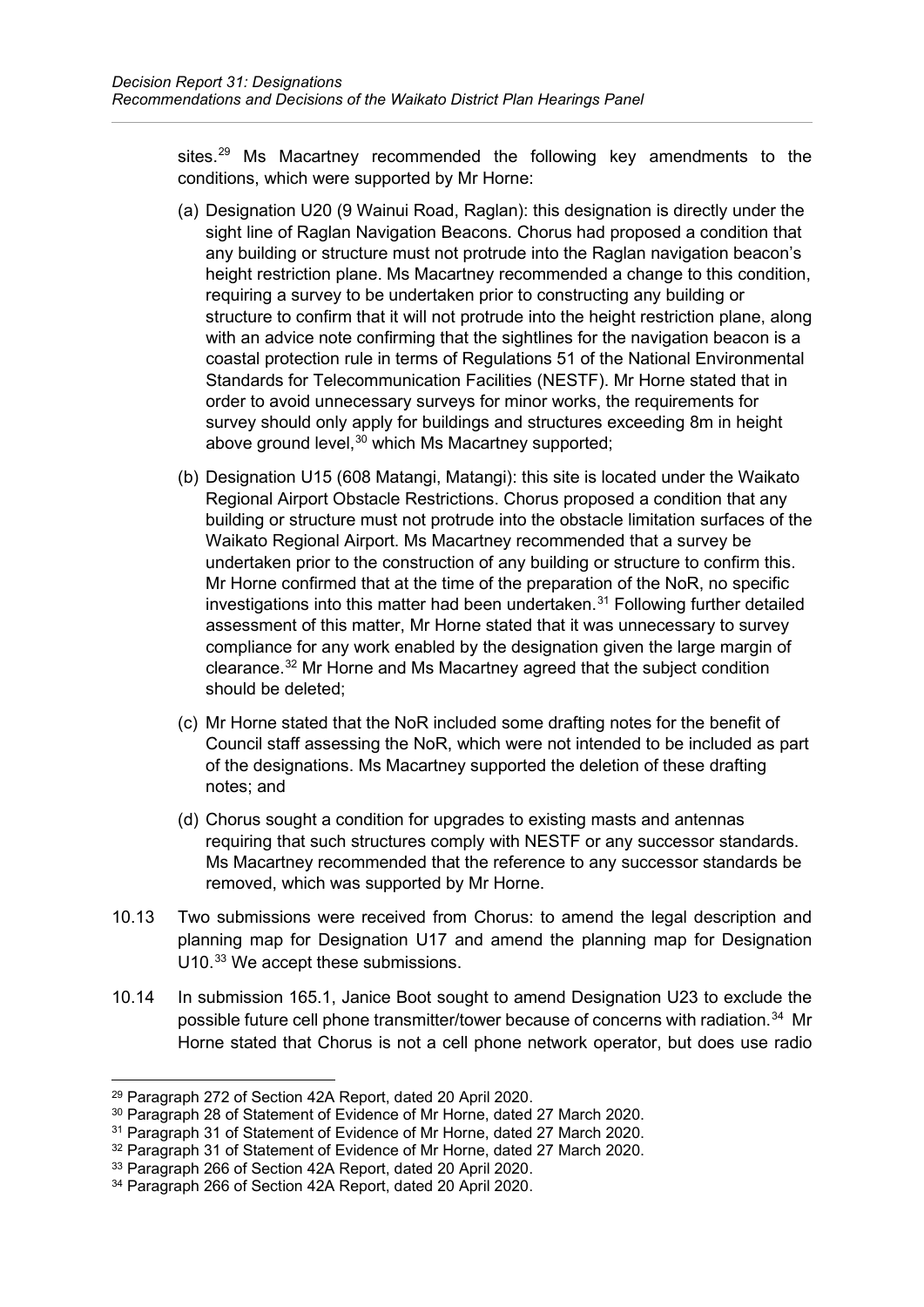links on many sites which are the same generic technology. He stated that the proposed designation conditions would limit the scale of any mast and antennas in relation to adjoining residential or rural residential properties via height in relation to boundary control and maximum height of 15m. Mr Horne further stated that radiofrequency exposures must comply with NESTF's mandatory standards and the same requirement is replicated in the designation conditions. We accept the advice of Mr Horne and Ms Macartney that the requirement to comply with the NESTF standard adequately protects the community from radio frequency exposures. [35](#page-19-0) Accordingly, the submission is rejected.

# **NZTA**

- 10.15 NZTA has lodged a NoR to designate existing State Highway 39 (SH39) which forms a western bypass of Hamilton City between Ngaruawahia and Otorohanga, without conditions. This NoR was included in the notified PDP (Designation J23). We were informed that this route was not designated earlier because when it was Gazetted in 1999, it was envisaged that it would be a state highway on a temporary basis pending the construction of the Waikato Expressway. NZTA stated that it will be reviewing the function of SH39 but wishes to designate it now so that NZTA can achieve its objective to maintain a safe and efficient state highways system on a district-wide basis, while reflecting the current ownership and maintenance responsibilities.<sup>[36](#page-19-1)</sup>
- 10.16 Mr Wood provided planning evidence on behalf of NZTA. He stated that the extent of the NOR should only extend to a portion of SH39, not the whole corridor as stated in the NOR (i.e., only part of SH39 is located within Waikato District).<sup>[37](#page-19-2)</sup>
- 10.17 Ms Macartney recommended that the NoR be confirmed, as the designation of SH39 is administrative in nature, rather than involving any change in environmental impact. [38](#page-19-3)
- 10.18 We agree that the NOR seeks the formalisation of a designation over an existing formed state highway route. NZTA confirmed in the NoR that it owns the land to be designated, and there are no physical works proposed as part of the NoR.

# **Waikato District Council**

- 10.19 In submission 367, Mercer Residents and Ratepayers Committee sought that the following sites be included in Section E: Designations: Mercer Cemetery, Mercer Reserve/Domain and wastewater treatment plant in Mercer Township.<sup>[39](#page-19-4)</sup>
- 10.20 We note that only a Minister of the Crown, a local authority or a network utility operator, approved as a requiring authority under section 167 of the RMA can give a NoR to designate land for a particular purpose. For this reason, we cannot

<span id="page-19-0"></span><sup>35</sup> Paragraphs 40 and 41 of Statement of Evidence of Mr Horne, dated 27 March 2020.

<span id="page-19-1"></span><sup>36</sup> Paragraph 25 of Executive Summary of Ms Macartney, dated 20 April 2020.

<span id="page-19-2"></span><sup>37</sup> Paragraph 5.2 of Statement of Evidence of Mr Wood, dated 20 March 2020.

<span id="page-19-3"></span><sup>38</sup> Paragraph 142 of Section 42A Report, dated 20 April 2020.

<span id="page-19-4"></span><sup>39</sup> Paragraph 177 of Section 42A Report, dated 20 April 2020.